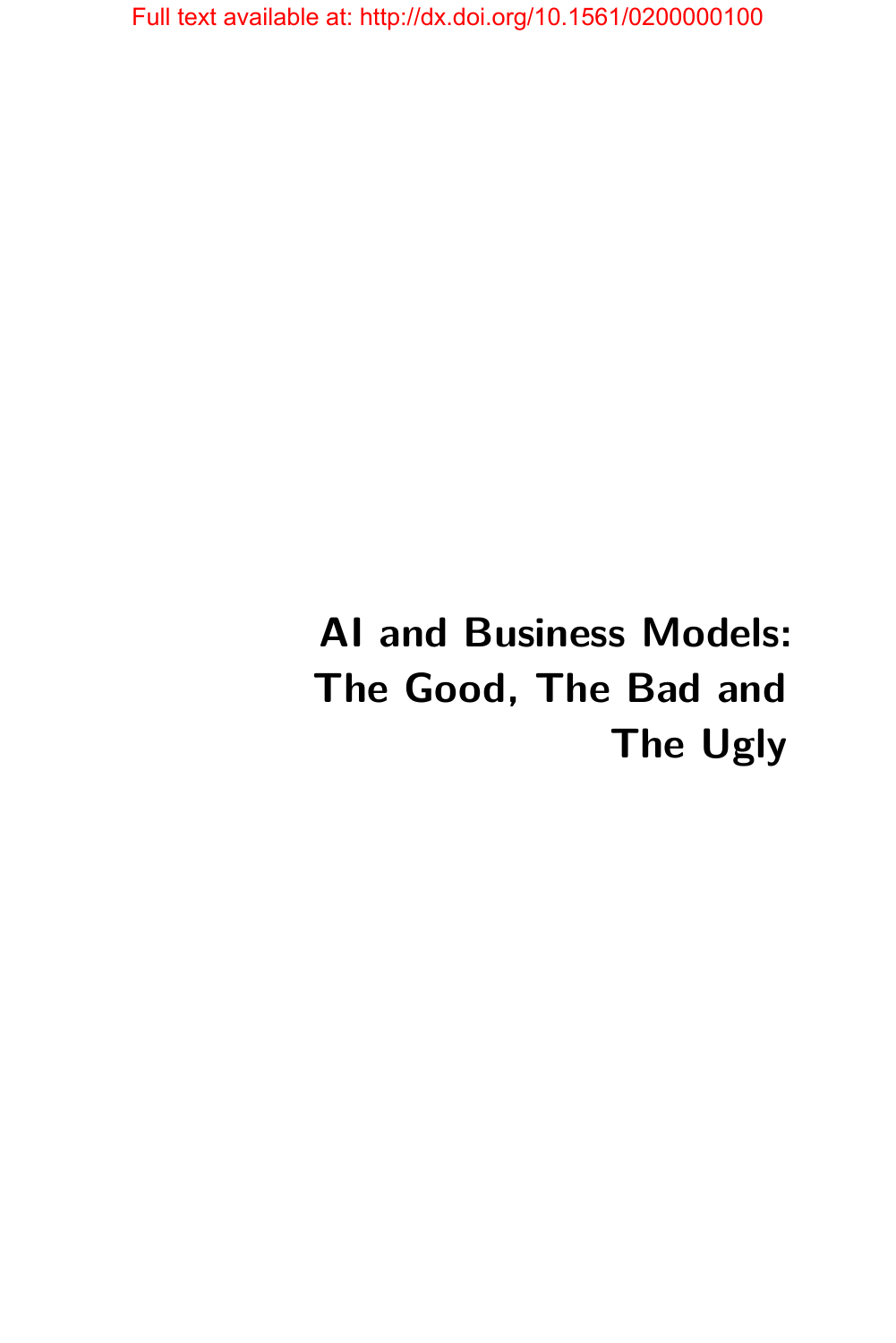#### **Other titles in Foundations and Trends® in Technology, Information and Operations Management**

*Service Industrialization, Employment and Wages in the US Information Economy* Hiranya Nath, Uday Apte and Uday Karmarkar ISBN: 978-1-68083-694-3

*Worker Productivity in Operations Management* Diwas KC ISBN: 978-1-68083-666-0

*Cultural Research in the Production and Operations Management Field* Richard Metters, Donna Marshall and Mark Pagell ISBN: 978-1-68083-608-0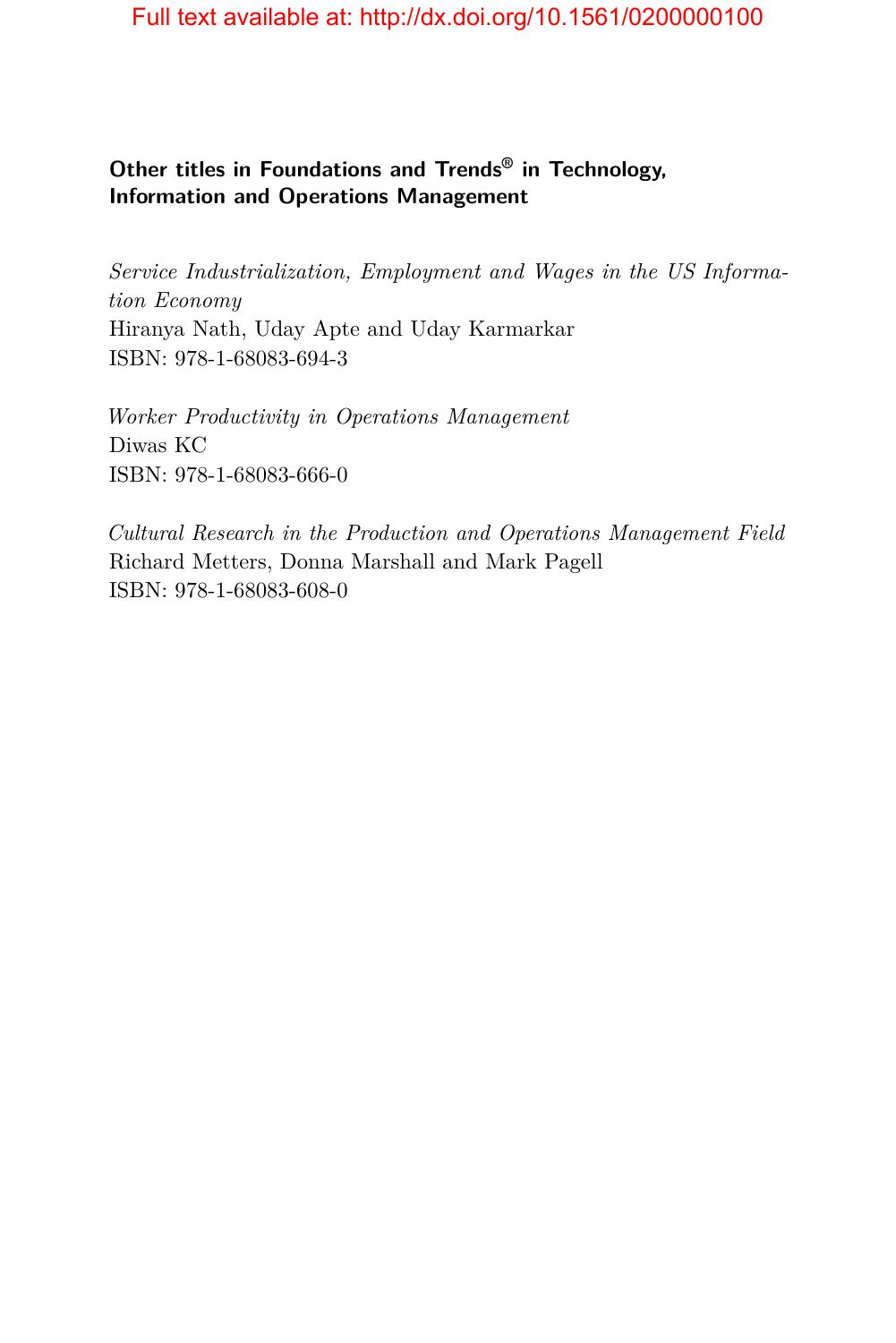# **AI and Business Models: The Good, The Bad and The Ugly**

### **Vania Sena**

University of Sheffield v.sena@sheffield.ac.uk

### **Manuela Nocker**

Essex Business School University of Essex mnocker@essex.ac.uk

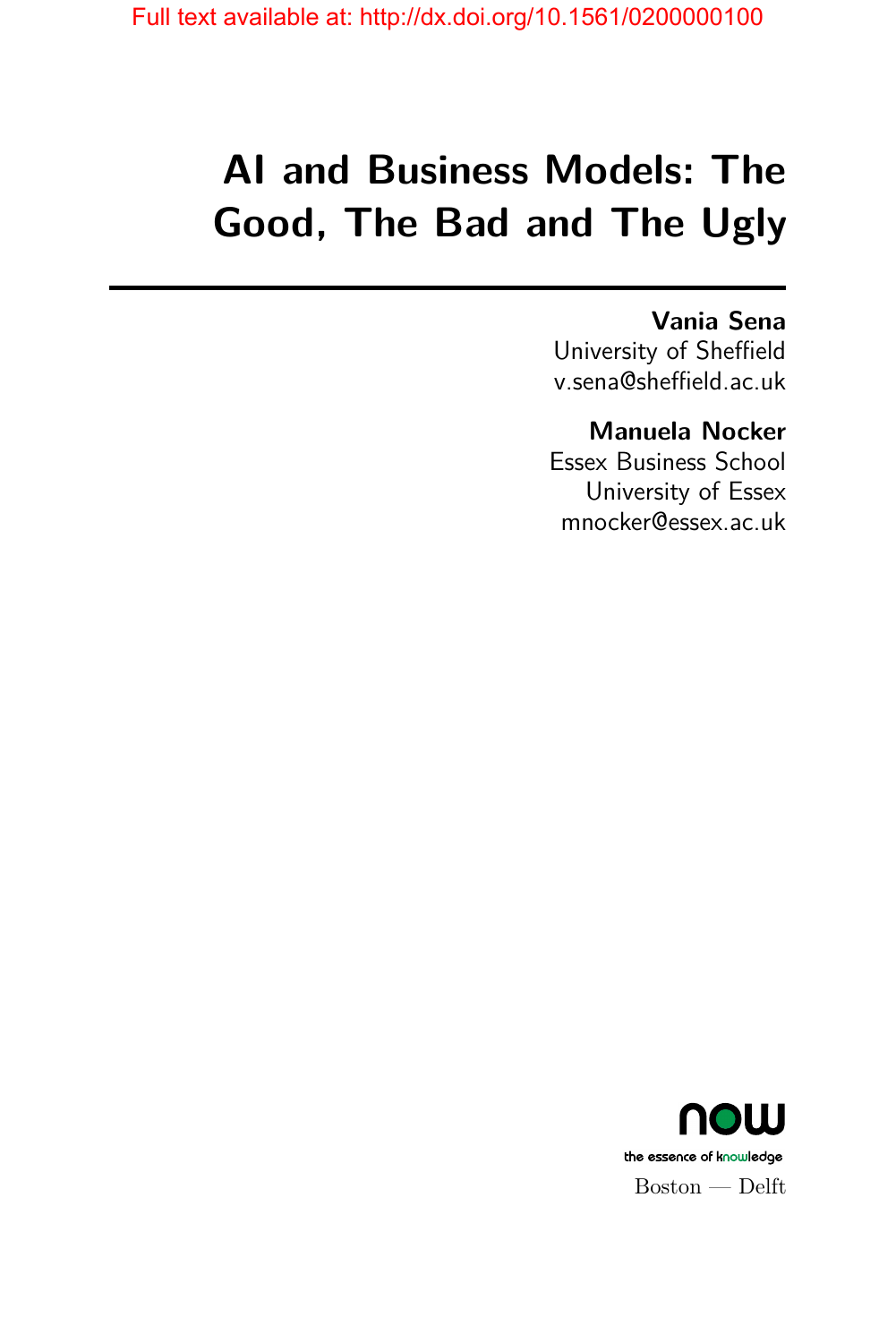# **Foundations and Trends® in Technology, Information and Operations Management**

*Published, sold and distributed by:* now Publishers Inc. PO Box 1024 Hanover, MA 02339 United States Tel. +1-781-985-4510 www.nowpublishers.com sales@nowpublishers.com

*Outside North America:* now Publishers Inc. PO Box 179 2600 AD Delft The Netherlands Tel. +31-6-51115274

The preferred citation for this publication is

Vania Sena and Manuela Nocker. *AI and Business Models: The Good, The Bad* and The Ugly. Foundations and Trends<sup>®</sup> in Technology, Information and Operations Management, vol. 14, no. 4, pp. 324–397, 2021.

ISBN: 978-1-68083-795-7 © 2021 Vania Sena and Manuela Nocker

All rights reserved. No part of this publication may be reproduced, stored in a retrieval system, or transmitted in any form or by any means, mechanical, photocopying, recording or otherwise, without prior written permission of the publishers.

Photocopying. In the USA: This journal is registered at the Copyright Clearance Center, Inc., 222 Rosewood Drive, Danvers, MA 01923. Authorization to photocopy items for internal or personal use, or the internal or personal use of specific clients, is granted by now Publishers Inc for users registered with the Copyright Clearance Center (CCC). The 'services' for users can be found on the internet at: www.copyright.com

For those organizations that have been granted a photocopy license, a separate system of payment has been arranged. Authorization does not extend to other kinds of copying, such as that for general distribution, for advertising or promotional purposes, for creating new collective works, or for resale. In the rest of the world: Permission to photocopy must be obtained from the copyright owner. Please apply to now Publishers Inc., PO Box 1024, Hanover, MA 02339, USA; Tel. +1 781 871 0245; www.nowpublishers.com; sales@nowpublishers.com

now Publishers Inc. has an exclusive license to publish this material worldwide. Permission to use this content must be obtained from the copyright license holder. Please apply to now Publishers, PO Box 179, 2600 AD Delft, The Netherlands, www.nowpublishers.com; e-mail: sales@nowpublishers.com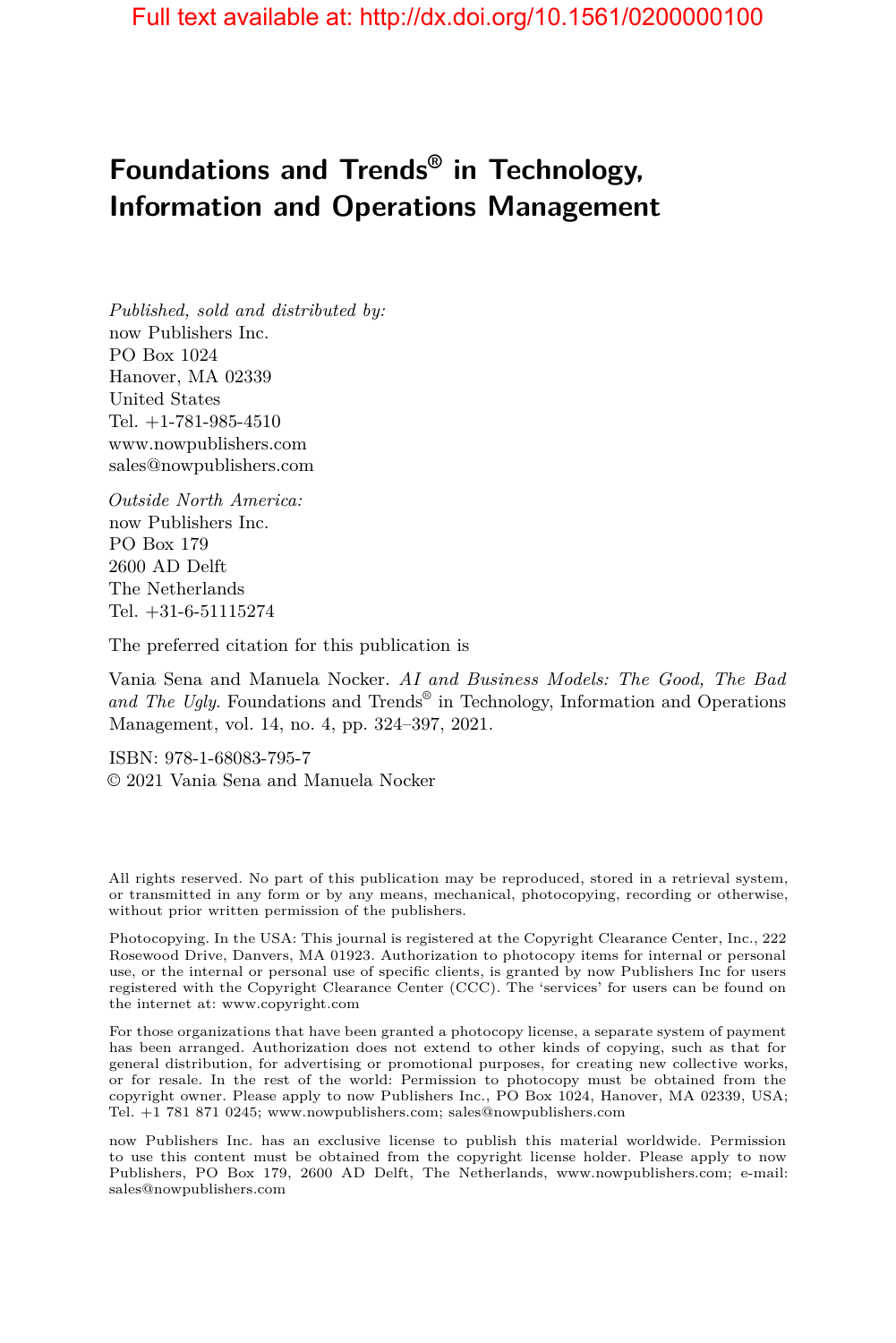# **Foundations and Trends® in Technology, Information and Operations Management**

Volume 14, Issue 4, 2021 **Editorial Board**

#### **Editor-in-Chief**

**Panos Kouvelis** Washington University St. Louis USA

#### **Editors**

Charles Corbett *UCLA, USA*

Uday Karmarkar *UCLA, USA*

#### **Editors**

Onur Bayabatli *Singapore Management University, Singapore*

Jan Fransoo *Tilburg University, The Netherlands*

Chuck Munson *Washington State University, USA*

Nicholas Petruzzi *Pennsylvania State University, USA*

Guillaume Roels *INSEAD, France*

Nicola Secomandi *Carnegie-Mellon University, USA*

Zuo-Jun Max Shen *University of California, Berkeley, USA*

Sherri Xiaole Wu *Fudan University, China*

Y. Karen Zheng *MIT, USA*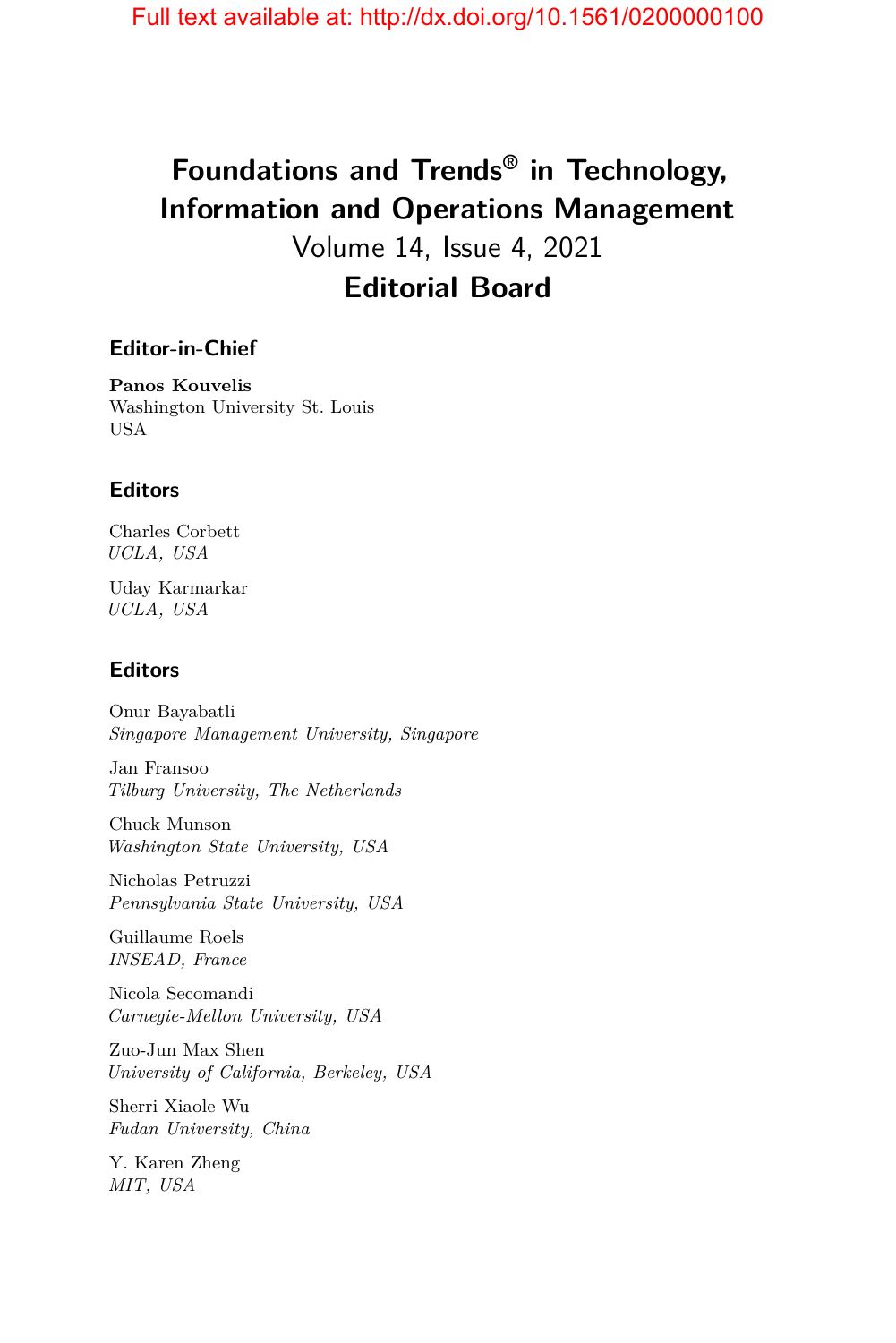# **Editorial Scope**

#### **Topics**

Foundations and Trends® in Technology, Information and Operations Management publishes survey and tutorial articles in the following topics:

- B2B Commerce
- Business Process Engineering and Design
- Business Process Outsourcing
- Capacity Planning
- Competitive Operations
- Contracting in Supply Chains
- E-Commerce and E-Business Models
- Electronic markets, auctions and exchanges
- Enterprise Management Systems
- Facility Location
- Information Chain Structure and Competition
- International Operations
- Marketing/Manufacturing Interfaces
- New Product & Service Design
- Queuing Networks
- Reverse Logistics
- Service Logistics and Product Support
- Supply Chain Management
- Technology Management and Strategy
- Technology, Information and Operations in:
	- **–** Automotive Industries
	- **–** Electronics manufacturing
	- **–** Financial Services
	- **–** Health Care
	- **–** Media and Entertainment
	- **–** Process Industries
	- **–** Retailing
	- **–** Telecommunications
- Multi-location inventory theory

#### **Information for Librarians**

Foundations and  $\operatorname{Trends}^{\circledast}$  in Technology, Information and Operations Management, 2021, Volume 14, 4 issues. ISSN paper version 1571-9545. ISSN online version 1571-9553. Also available as a combined paper and online subscription.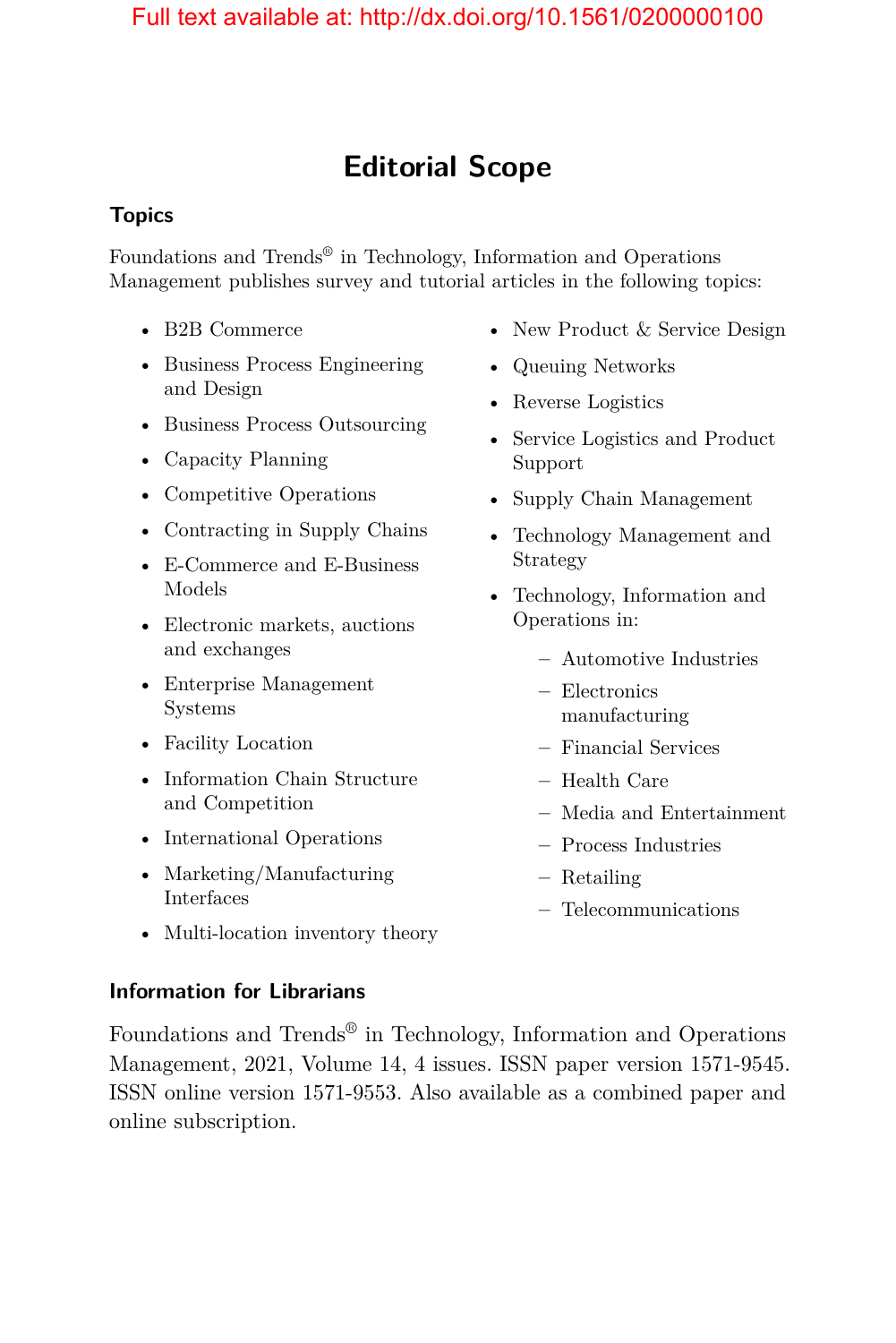# **Contents**

| 1              | <b>Introduction</b><br><b>What is Al?</b> |                                                                                                                 | $\overline{2}$<br>7 |
|----------------|-------------------------------------------|-----------------------------------------------------------------------------------------------------------------|---------------------|
| $\overline{2}$ |                                           |                                                                                                                 |                     |
|                | 2.1                                       |                                                                                                                 | $\overline{7}$      |
|                | $2.2^{\circ}$                             |                                                                                                                 | 10                  |
| 3              |                                           | <b>Impact of AI on Businesses:</b>                                                                              |                     |
|                |                                           | <b>What Do We Know So Far?</b>                                                                                  | 12                  |
|                | 3.1                                       | Al as a General Purpose Technology                                                                              | 12                  |
|                | 3.2                                       | The Impact of AI on Businesses and Economic                                                                     |                     |
|                |                                           | Outcomes in General enterprise and a series of the contract of the Counter of the Counter of the Counter of the | 13                  |
|                | 3.3 <sub>1</sub>                          |                                                                                                                 | 13                  |
|                | 3.4                                       | What is the Impact of Automation on                                                                             |                     |
|                |                                           |                                                                                                                 | 14                  |
|                | 3.5                                       | Defining Business Models <b>Container and Security</b> Defining Business Models                                 | 16                  |
|                | 3.6                                       | Value Migration and Business Model Innovation                                                                   | 18                  |
|                | 3.7                                       | Business Model Innovation and AI                                                                                | 19                  |
|                | 3.8                                       | Business Models Innovation and AI: A Taxonomy                                                                   | 21                  |
|                | 3.9                                       |                                                                                                                 | 24                  |
|                |                                           |                                                                                                                 | 26                  |
|                |                                           |                                                                                                                 |                     |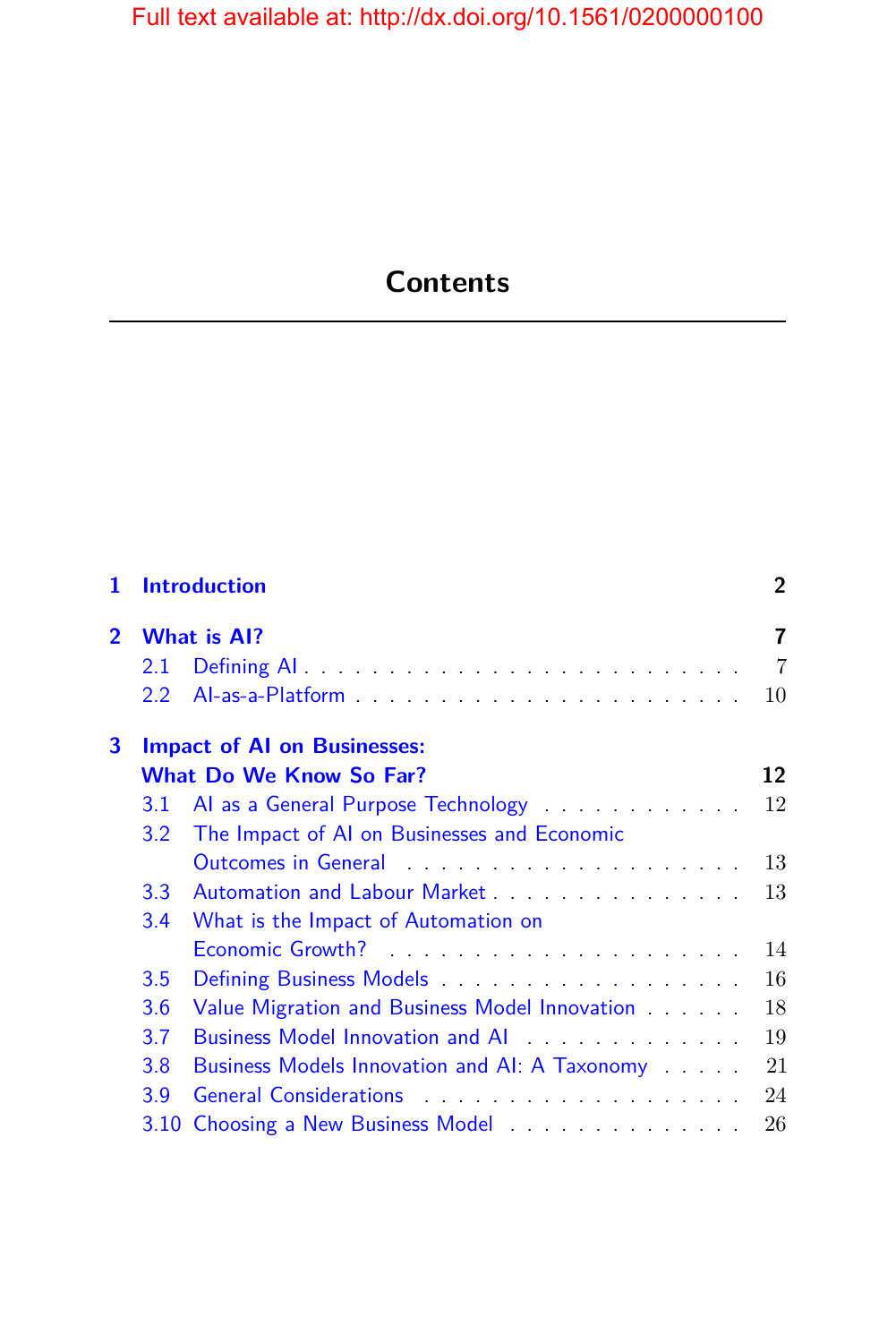| 4                 | Business Model Innovation and AI: The Role of Platforms, |                                                                                                                |    |  |
|-------------------|----------------------------------------------------------|----------------------------------------------------------------------------------------------------------------|----|--|
|                   | <b>Standards, Ethics</b>                                 |                                                                                                                | 32 |  |
|                   | 41                                                       | Platforms and Industrial Structure enter the state of the Platforms and Industrial Structure enter the state o | 33 |  |
|                   |                                                          |                                                                                                                | 36 |  |
|                   |                                                          | 4.3 Ethical Framework <b>Expansion</b> Contract to the Ethical Framework                                       | 47 |  |
| 5.                | <b>Conclusions</b>                                       |                                                                                                                | 53 |  |
| <b>Appendix A</b> |                                                          |                                                                                                                |    |  |
|                   | <b>References</b>                                        |                                                                                                                |    |  |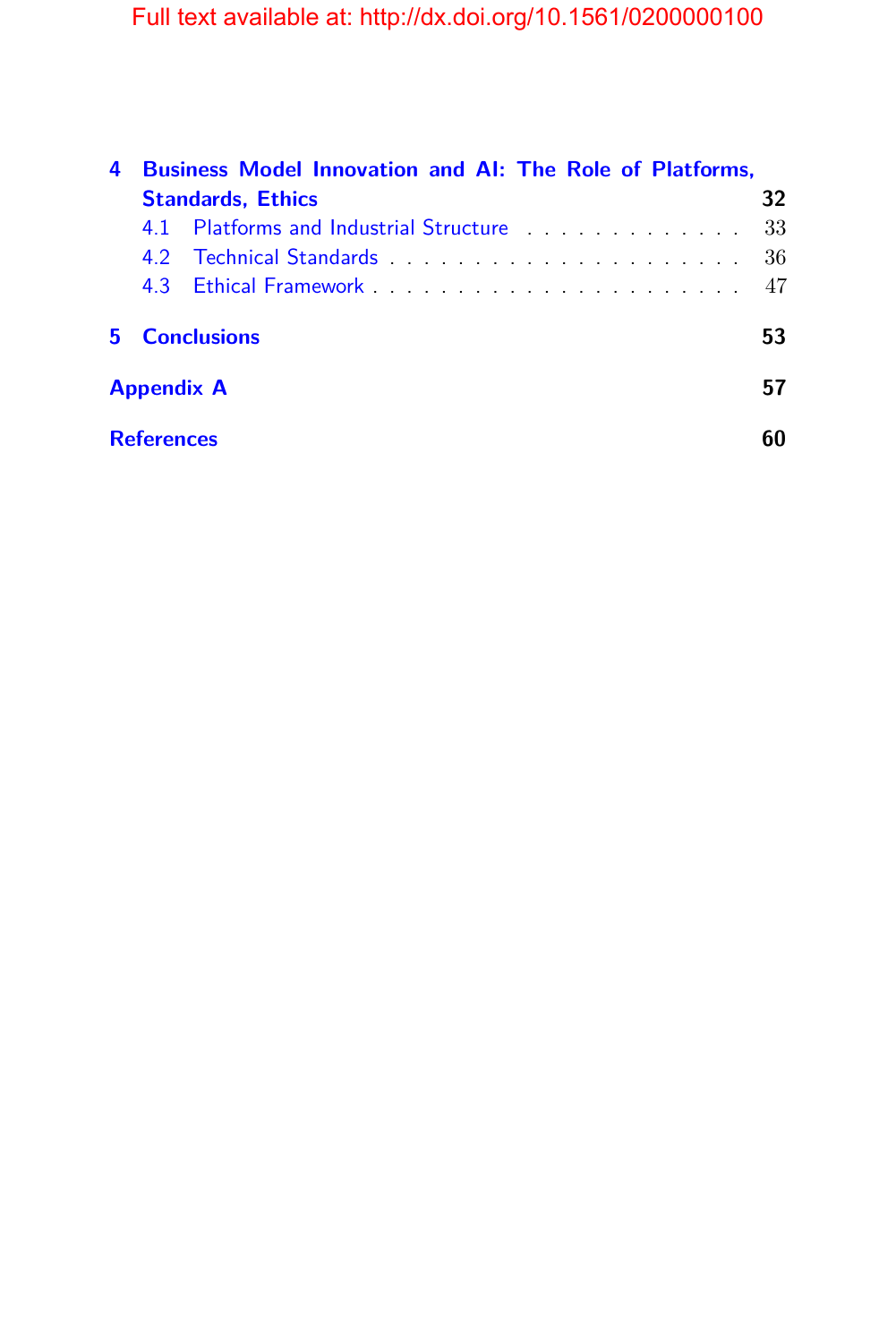# **AI and Business Models: The Good, The Bad and The Ugly**

Vania Sena<sup>1</sup> and Manuela Nocker<sup>2</sup>

<sup>1</sup>*University of Sheffield, v.sena@sheffield.ac.uk* <sup>2</sup>*Essex Business School, University of Essex, mnocker@essex.ac.uk*

#### ABSTRACT

Over the last five years, several scholars from a range of disciplines have started to analyse how Artificial Intelligence (AI) affects businesses outcomes. This research effort has produced many predictions on the expected impact of automation on labour demand and equilibrium employment. However, most of the expected results are dependent on how businesses change their behaviour due to adopting AI. We argue that, as AI diffuses across the economy, changing behaviour is a necessary outcome for incumbents: the argument is that the diffusion of AI across an industry generates the conditions for a process of value migration from incumbents to new entrants (Helper *et al.*, [2018\)](#page-21-0); in these cases, the only mechanism available to incumbents to offset the negative impact of the migration process is by changing the architecture of their business, i.e., the business model. However, companies can choose from several AI-driven business models; their preference for one model is driven by many industry-level factors such as technical standards, the structure of the technology industry and the presence of an ethical framework for the use of AI. This monologue summarises the existing literature on business model innovation and AI; it then analyses the industry-level factors that may shape the business-level preference for specific business models. Finally, the monologue offers some suggestions for future research in the area.

Vania Sena and Manuela Nocker (2021), "AI and Business Models: The Good, The Bad and The Ugly", Foundations and Trends<sup>®</sup> in Technology, Information and Operations Management: Vol. 14, No. 4, pp 324–397. DOI: 10.1561/0200000100.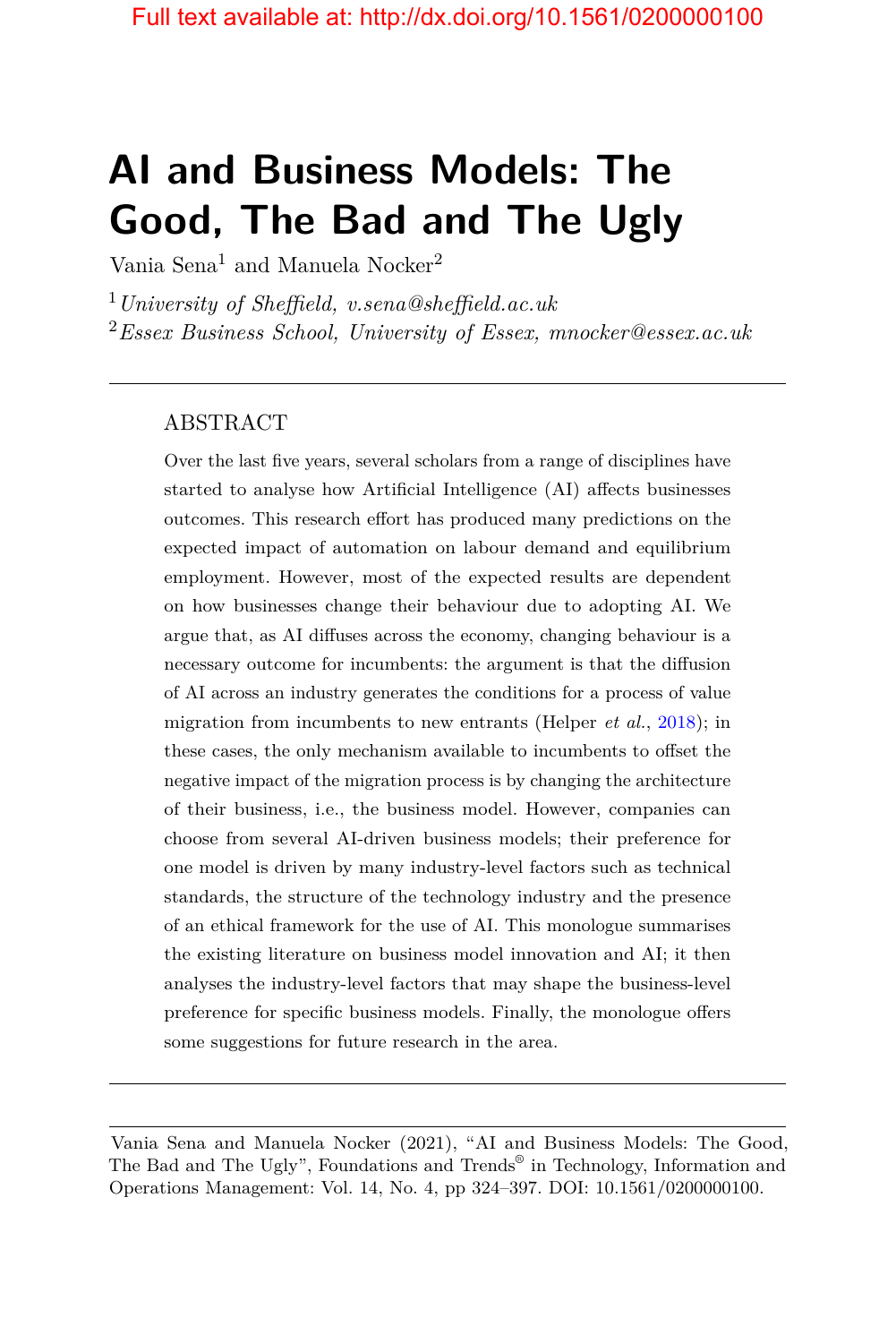# **1**

## <span id="page-9-0"></span>**Introduction**

Interest in Artificial Intelligence (AI henceforth) has grown over the last five years. This interest has been spurred by many factors, including the availability of high volumes of data (both structured and unstructured), the dramatic fall of the costs of storing and processing large volumes of data, and cloud computing and platforms' availability. Unsurprisingly, several governments have started to invest substantial amounts of public funds into large AI research programmes.<sup>[1](#page-9-1)</sup> What is AI exactly? In a nutshell, AI tries to simulate human intelligence through computer systems: more specifically, intelligent systems try to mimic the capability of humans to learn (or acquire new information), reason and self-correct (Calo, [2017\)](#page-18-0). Importantly AI as a term covers a large variety of technologies ranging from machines that can recognise objects and make predictions to systems that have a sense of consciousness and can process their current state.

In economic terms, AI is modelled as a General Purpose Technology (GPT) that can improve productivity once deployed at scale (Brynjolfsson *et al.*, [2017\)](#page-17-0). Most of our understanding of how AI can

<span id="page-9-1"></span><sup>&</sup>lt;sup>1</sup>For instance, the UK Industrial Strategy  $(2017)$  identifies AI as one of the grand challenges and the US American AI Initiative [\(2019\)](#page-15-0).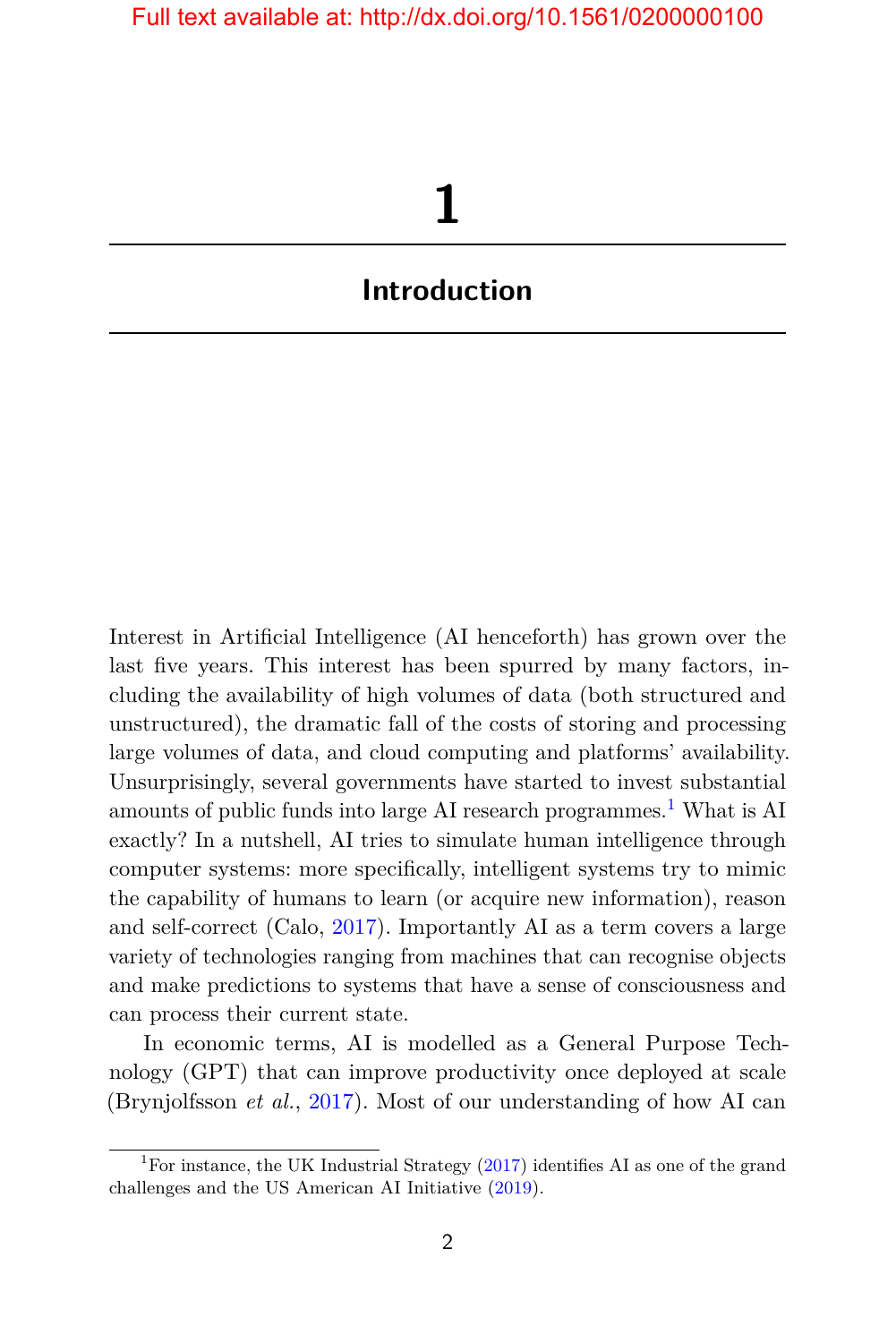affect economic outcomes is very much shaped by discussions on job losses and its impact on equilibrium employment (Acemoglu and Restrepo, [2019;](#page-14-1) Aghion *et al.*, [2019\)](#page-14-2). Recently, researchers from several disciplines have tried to broaden the discussion by focusing on the impact that AI may have on organisations by changing their internal processes, core capabilities and eventually their business models (Agrawal *et al.*, [2017;](#page-15-1) van der Meulen, [2018\)](#page-27-0). According to some authors, AI's impact on business outcomes may be rather sizable (see, for instance, Brynjolfsson and McAfee, [2014\)](#page-17-1). In reality, given the emerging nature of the technology, it is not easy to quantify these impacts and the mechanisms through which AI will affect their performance (Brynjolfsson *et al.*, [2017\)](#page-17-0). At the moment, the primary thinking is that AI may affect business performance by allowing businesses to use resources more efficiently over time. This outcome is mostly achieved by having AI systems to perform routine tasks which can be learned by software agents ("bots"), which can then prioritise tasks, manage routine interactions with other teams (or other bots), and plan schedules (Acemoglu and Restrepo, [2019;](#page-14-1) Aghion *et al.*, [2019\)](#page-14-2). AI can also help businesses to streamline their activities and enrich their offerings with new and "smart" products<sup>[2](#page-10-0)</sup> and lead to the adoption of new business models like Uber and Airbnb.<sup>[3](#page-10-1)</sup> Eventually, increases in efficiency and improved products may translate into increases in productivity and profits. There are already examples of organisations that use AI to either minimise costs or launch new products: for instance, Amazon already uses AI to plan the most efficient routes for delivery while legal firms tend to use AI to search through documents and legal records. $4$ 

Most of the benefits that AI can generate to businesses (and eventually translating into macroeconomic performance) are contingent on changes that businesses make to their business models. Unsurprisingly,

<span id="page-10-0"></span><sup>&</sup>lt;sup>2</sup>This point has been made by Varian  $(2019)$  and Aghion *et al.*  $(2019)$ .

<span id="page-10-2"></span><span id="page-10-1"></span> ${}^{3}$ See also Boitnott  $(2019)$ .

<sup>4</sup>Semmler and Rose [\(2017\)](#page-26-0) discuss the case of three companies that use AI. The first company, ROSS Intelligence, uses natural language processing to perform legal research and memo drafting. The next company, LawGeex, uses machine learning for contract drafting. It compares the draft to a library of contracts and identifies uncommon or problematic clauses and missing clauses. Finally, Beagle uses AI to draft contracts, and it is targeted at non-lawyers.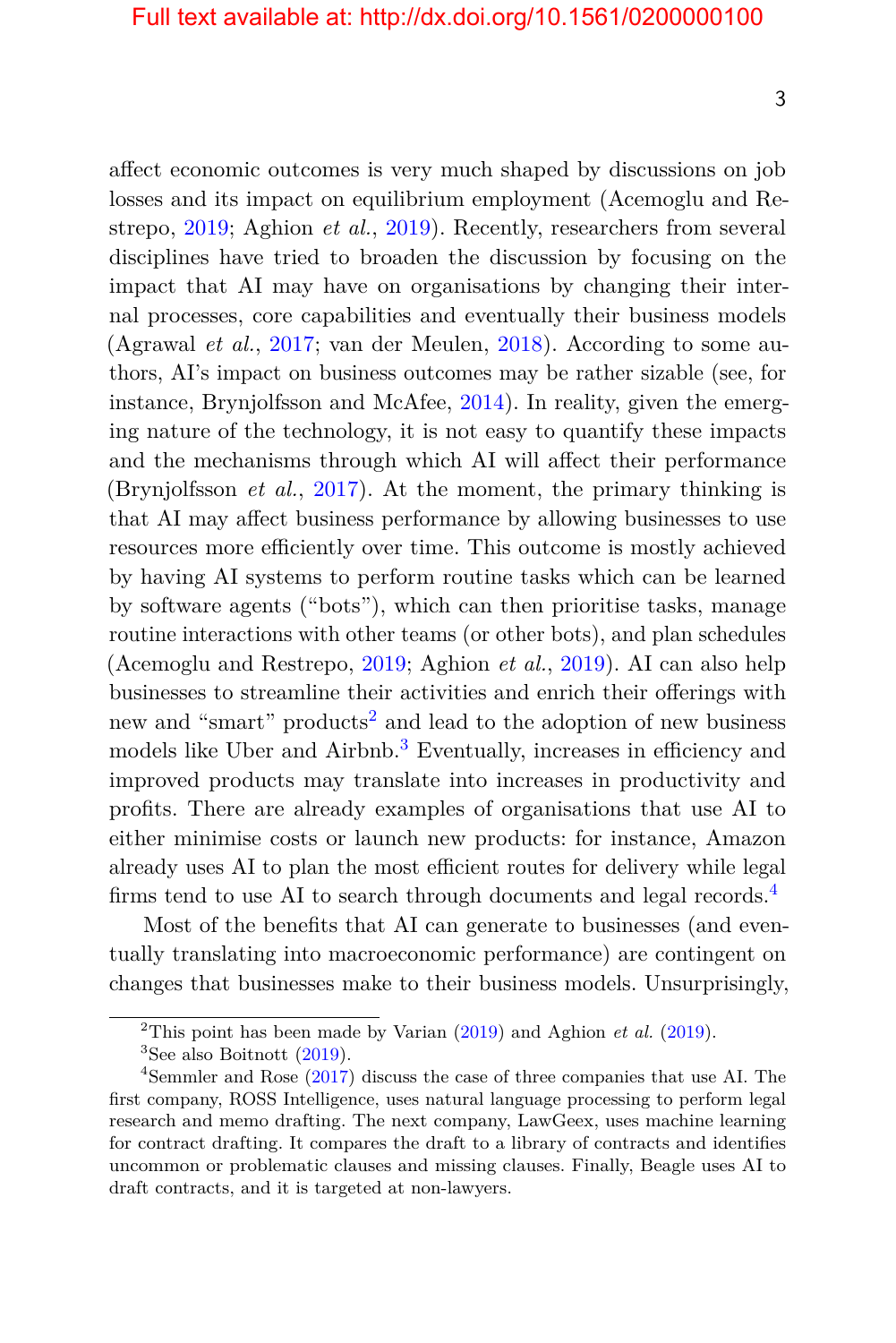4 Introduction

understanding how AI shapes new business models is key to understanding how it can influence future economic outcomes well beyond the existing narrative around job losses and technological unemployment (Acemoglu and Autor, [2011;](#page-14-3) Arntz *et al.*, [2016;](#page-15-2) Bessen, [2018;](#page-16-0) OECD, [2015\)](#page-24-0). For this, it is worth starting from a business model definition. Business models are usually defined as the "design or architecture of the value creation, delivery and capture mechanisms" of a business (Teece, [2010\)](#page-27-2). A business model is about the benefits business creates, how it organises itself to do so, and how it will capture value. Business models *per se* are not immutable but tend to change as the business environment changes (Chesbrough, [2007,](#page-18-1) [2010,](#page-18-2) [2013;](#page-18-3) Lindgardt *et al.*, [2012\)](#page-23-0). In turn, this leads to the notion of business model innovation which is not about a new range of products or services offered by organisations, but it is a fundamental change of one of the elements of the current business model (Amit and Zott, [2015;](#page-15-3) Zott and Amit, [2010\)](#page-28-0). This change can be in either the value proposition or the revenue model. In each case, the change has to provide the business with a new value source that can be used to sustain competitive advantage (Zott and Amit, [2010\)](#page-28-0).

A typical driver of business model innovation is the emergence of a new technology that creates value migration conditions within industries (Foss and Saebi, [2017;](#page-20-0) Teece, [2010;](#page-27-2) Zott and Amit, [2010\)](#page-28-0). In some cases, changing the architecture of their business (i.e., the business model) can be the only mechanism available to incumbents to offset the new technology's negative impact on their performance (Zott and Amit, [2010\)](#page-28-0). A new business model can help incumbents cope with the changing technological landscape and ensure that the new technology's emergence does not compromise business outcomes. This fact applies to AI as well. In this case, businesses can choose from several new business models where AI is used to create and capture value, implying that AI's adoption does not necessarily translate into net job losses.

Despite the relevance of the topic, not much is known about the relationship between business model innovation and AI. There is a small literature on business model innovation and AI that struggles to disentangle the interdependencies between technology development and business model innovation (Antonescu, [2018;](#page-15-4) Tongur and Engwall, [2014\)](#page-27-3). In other words, AI developments are assumed to "be" the business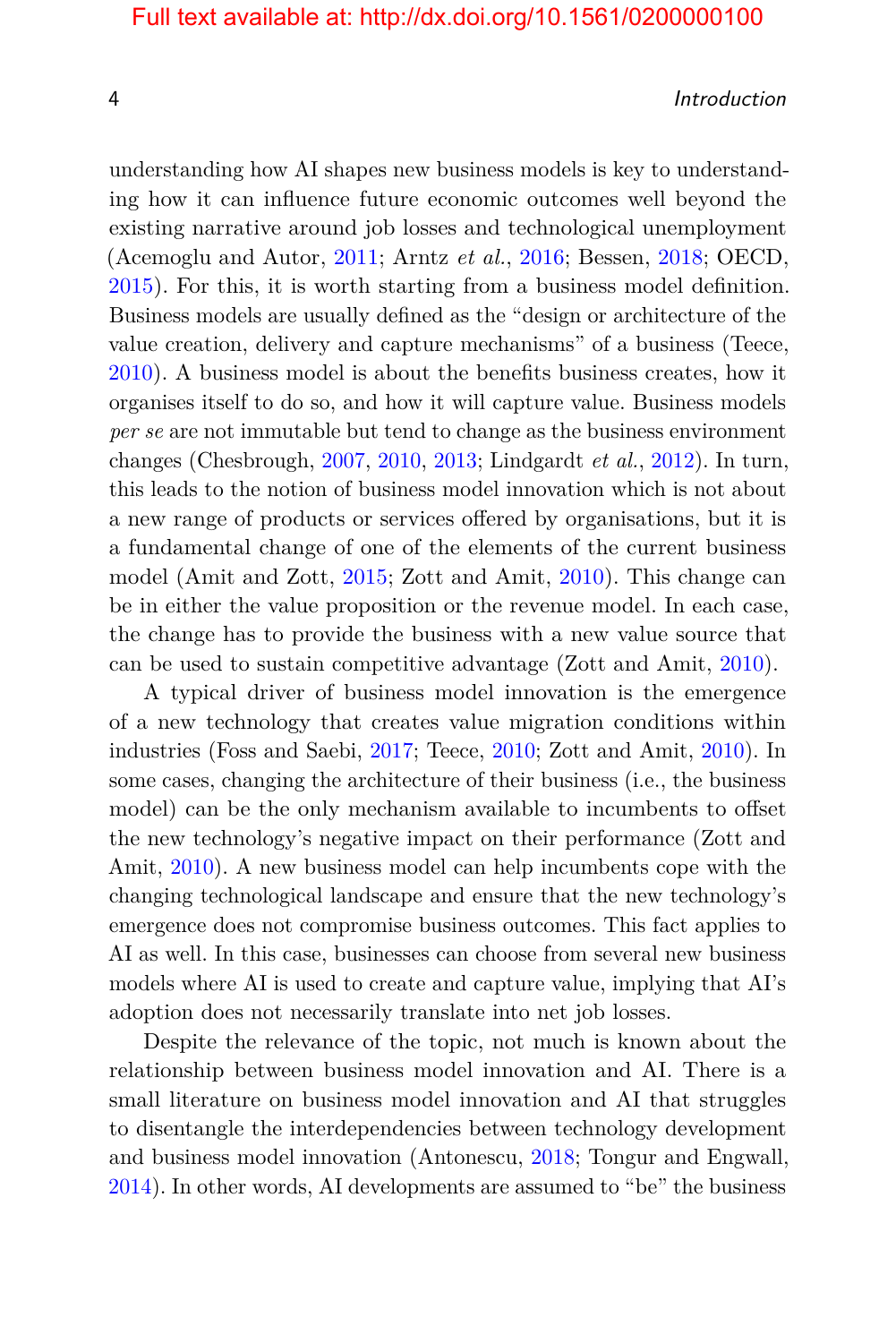model innovation even if in reality, the two concepts are separated. The underlying issue here is that while there is a good understanding of how AI (as new and emerging technology) powers new businesses, it is more difficult to understand how the choice of a new business model is intertwined with technology development and how industry-level factors can explain the choice of specific business models. As a result, there are essential questions in this field whose answers are unclear: how do businesses choose new business models? What are the factors shaping their choices? However, it will not be possible to answer these questions until we have a deeper understanding of how AI drives business model innovation.

Against this background, this monologue summarises the literature on AI and business model innovation by highlighting the mechanisms that link the two key variables. Our fundamental hypothesis is that the deployment of AI across an industry creates new mechanisms for value creation in the industry; this may result in new firms generating value in an industry as incumbent firms may no longer be competitive as in the past. This is the so-called "**value migration**" phenomenon, and in these cases, changes to the incumbents' business models are needed to generate value once more. We argue that incumbents have to change the business models once AI is adopted, but at the same time, the decision of what is changed (i.e., which component of the business model is changed) is up to the business. It is contingent on a mix of industry-level factors that can influence businesses' capability to identify successful new business models. In other words, adopting AI does not exclusively imply that businesses generate profits through cost reduction, as suggested by much of the economics literature.

Our analysis will start from the concept of value migration and how AI's deployment in an industry implies that the mechanism for value generation moves somewhere else in the industry; in this case, business model innovation is the only mechanism for businesses to try to generate value. We plan to discuss how AI systems are reshaping business models' mechanisms, approaches and founding elements (such as organisation, infrastructures, customers or value propositions). We will then move to map the business model innovations we can identify from the literature and produce a taxonomy of emerging AI-driven business models that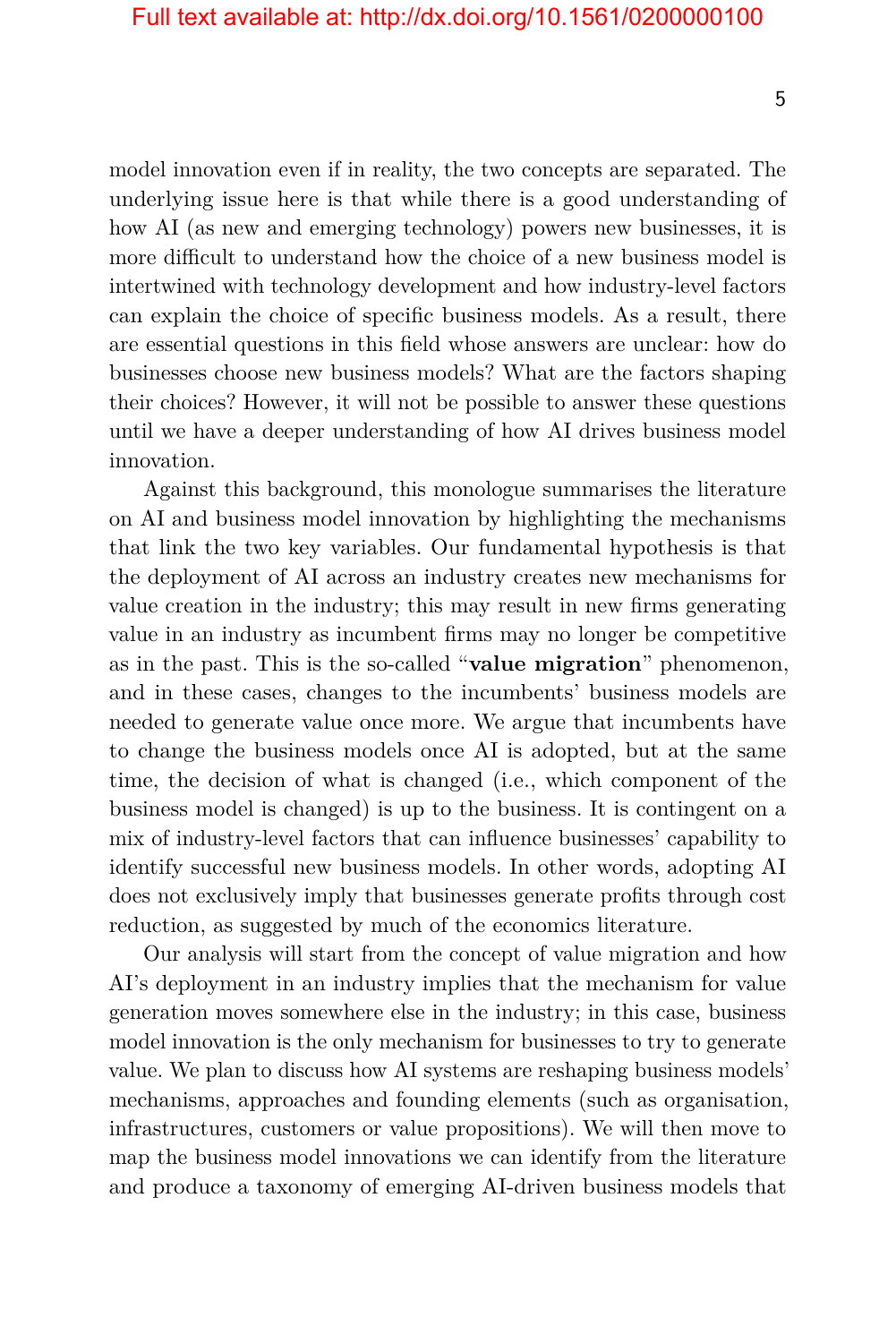#### 6 Introduction

will help understand how businesses decide to incorporate AI into their activities. Once we have laid out the different models that businesses can adopt when AI is deployed at scale in an industry, the analysis will focus on the industry-level factors that shape a specific business model's choice once an emerging technology is deployed. Our analysis will focus on many factors, including the role of technology standards, the technology industry's characteristics, and the ethical framework within which businesses operate. While the list is not exhaustive, we have chosen the list of important factors at this point given the nature of AI as an emerging technology.

The monologue wants to offer a summary of the existing literature in this area. It does not want to present new results but instead plans to highlight existing literature gaps, hoping these may spur new research in the topic. It is essential to highlight that lack of data on AI hampers empirical research in this area (Raj and Seamans, [2017\)](#page-25-0); therefore, in our work, we will mostly refer to qualitative studies and grey literature that underpins most research in the field. In this respect, this work's vital purpose is to identify where formal research is needed to help us understand how business models change as AI diffusion across economies accelerates.

The structure of the monologue is as follows. Section [1](#page-9-0) will provide a brief introduction to AI and its different varieties. Section [2](#page--1-0) will then focus on value migration in industry and business models. Therefore, it will first define value migration and what it implies for existing business models. The discussion is conducted in the context of the AI and the implications of its diffusion for the whole industry. Section [3](#page--1-0) provides a taxonomy of the new business models that have emerged due to AI and discusses these new business models' main features. Section [4](#page--1-0) will then analyse the key factors that drive the emergence of new business models. Importantly, we will analyse a set of industry-level factors that may condition the new business model's choice. We will also discuss the role of an ethical framework on the emergence of the different business models. Finally, Section [5](#page--1-0) offers some concluding remarks and some reflections on existing gaps in our knowledge of business models that can inform future research in the field.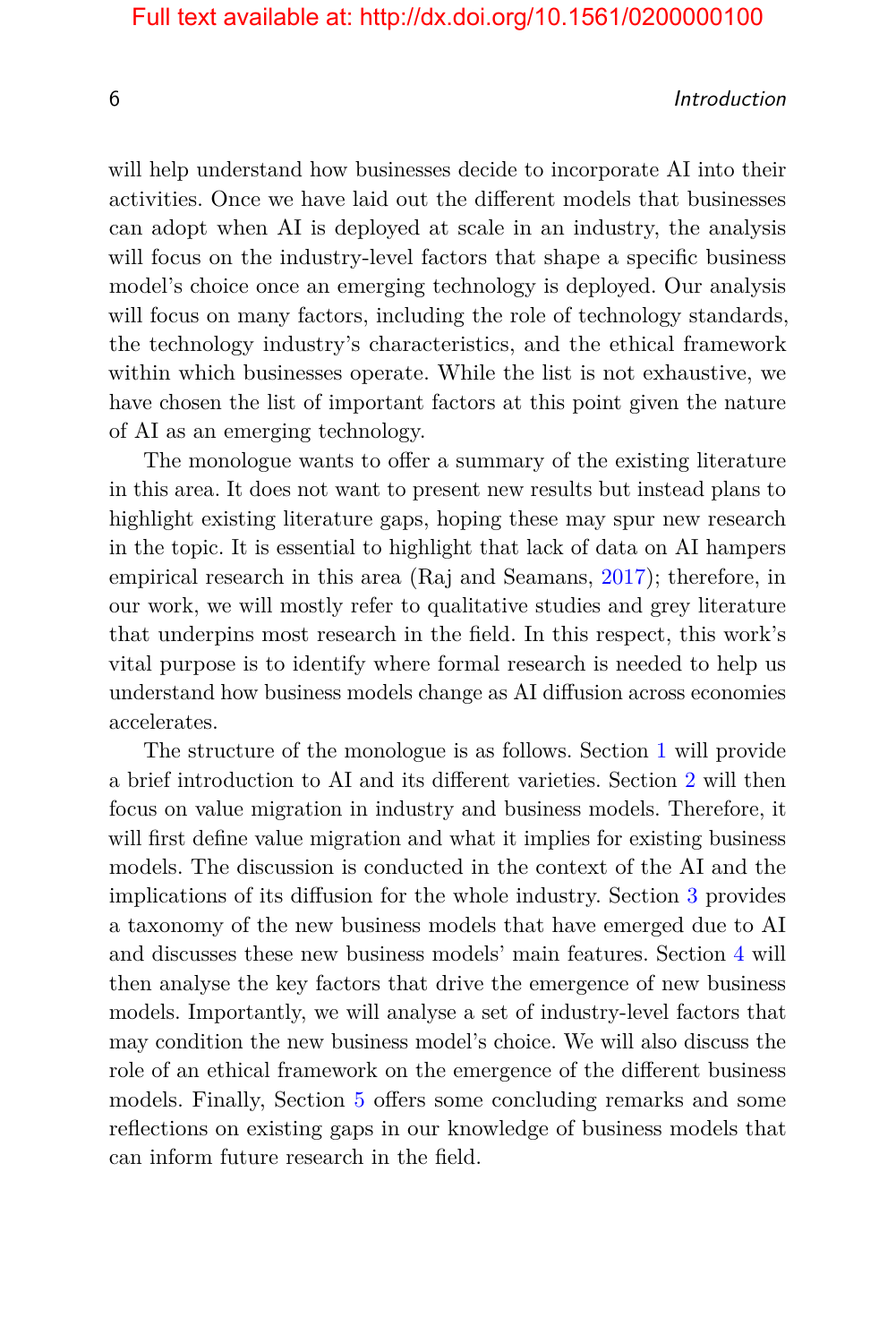- <span id="page-14-0"></span>Abbott, K. W. and D. Snidal (2001). "International 'standards' and international governance". *Journal of European Public Policy*. 8(3): 345.
- <span id="page-14-3"></span>Acemoglu, D. and D. Autor (2011). "Skills, tasks and technologies: Implications for employment and earnings". In: *Handbook of Labor Economics*. Ed. by O. Ashenfelter and D. Card. Vol. 4. Amsterdam: Elsevier. 1043–1171.
- <span id="page-14-1"></span>Acemoglu, D. and P. Restrepo (2019). "Automation and new tasks: How technology displaces and reinstates labor". *Journal of Economic Perspectives*. 33(2): 3–30.
- Achtenhagen, L., L. Melin, and L. Naldi (2013). "Dynamics of business models: Strategizing, critical capabilities and activities for sustained value creation". *Long Range Planning*. 46(6): 427–442.
- Adner, R. and R. Kapoor (2010). "Value creation in innovation ecosystems: How the structure of technological interdependence affects firm performance in new technology generations". *Strategic Management Journal*. 31(3): 306–333.
- <span id="page-14-2"></span>Aghion, P., B. Jones, and C. Jones (2019). "Artificial intelligence and economic growth". In: *The Economics of Artificial Intelligence: An Agenda*. Ed. by A. Agrawal, J. S. Gans, and A. Goldfarb. Chicago, IL: University of Chicago Press. 237–282.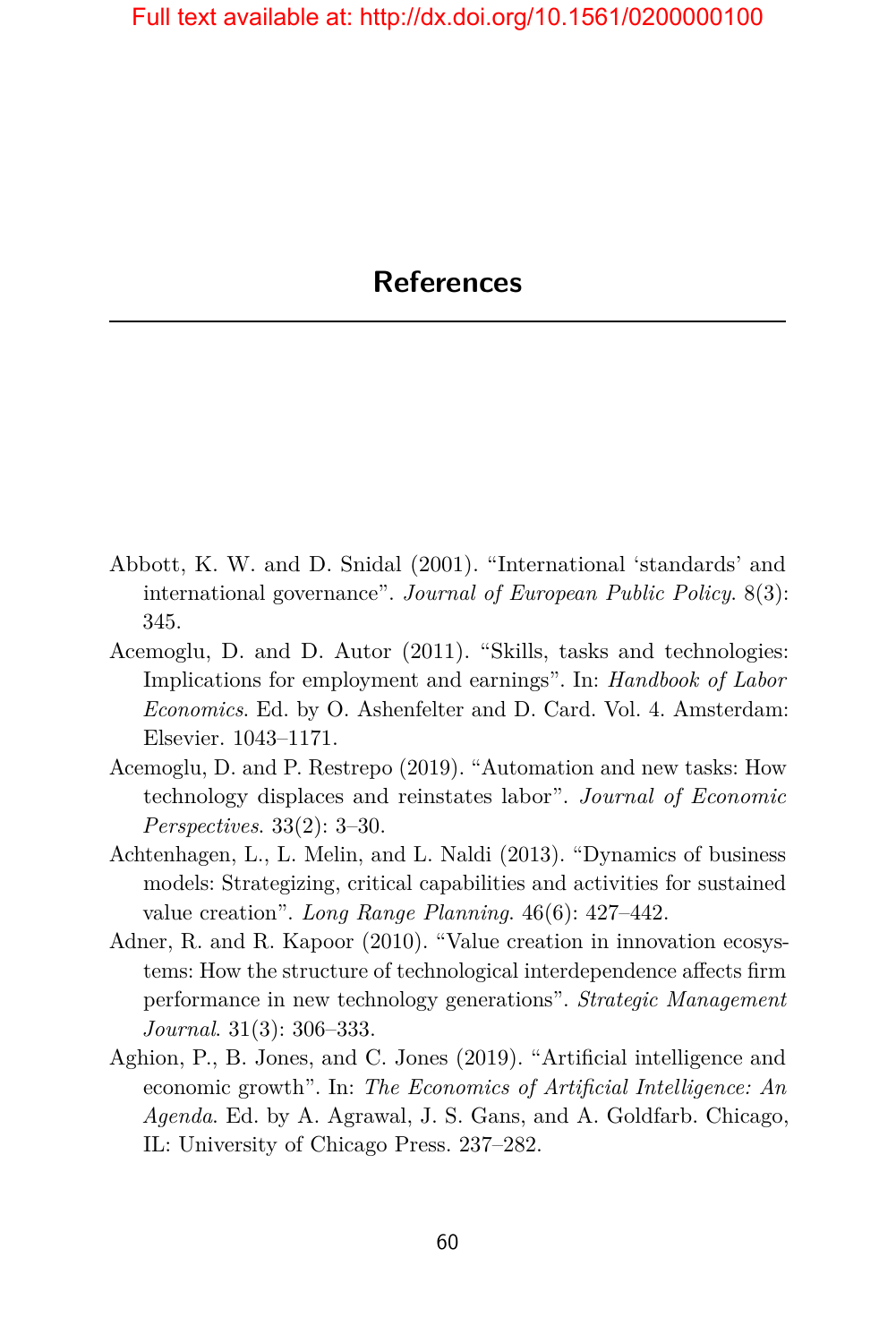- <span id="page-15-1"></span>Agrawal, A., J. S. Gans, and A. Goldfarb (2017). "What to expect from artificial intelligence". *Sloan Management Review*. 7 February.
- Agrawal, A., J. S. Gans, and A. Goldfarb (2018). *Prediction Machines: The Simple Economics of Artificial Intelligence*. Cambridge, MA: Harvard Business Review Press.
- AlphaGo|Deepmind (2019). URL: https://deepmind.com/research/ [alphago/](https://deepmind.com/research/alphago/) (accessed on 15 May 2019).
- <span id="page-15-0"></span>American AI Initiative (2019). *White House Executive Order*. Washington, US.
- Amit, R. and C. Zott (2001). "Value creation in e-business". *Strategic Management Journal*. 22(6–7): 493–520.
- Amit, R. and C. Zott (2012). "Creating value through business model innovation". *MIT Sloan Management Review*. 53: 41–49.
- <span id="page-15-3"></span>Amit, R. and C. Zott (2015). "Crafting business architecture: The antecedents of business model design". *Strategic Entrepreneurship Journal*. 9(4): 331–350.
- Andriopoulos, C. and M. W. Lewis (2009). "Exploitation-exploration tensions and organizational ambidexterity: Managing paradoxes of innovation". *Organization Science*. 20(4): 696–717.
- <span id="page-15-4"></span>Antonescu, M. (2018). "Are business leaders prepared to handle the upcoming revolution in business artificial intelligence?" *Quality - Access to Success*. 19: 15–19.
- Armstrong, S., N. Bostrom, and C. Shulman (2013). "Racing to the precipice: A model of artificial intelligence development". Technical Report #2013-1, Future of Humanity Institute, Oxford University 1–8. url: [https://www.fhi.ox.ac.uk/wp-content/uploads/Racing-t](https://www.fhi.ox.ac.uk/wp-content/uploads/Racing-to-the-precipice-a-model-of-artificial-intelligence-development.pdf) [o-the-precipice-a-model-of-artificial-intelligence-development.pdf.](https://www.fhi.ox.ac.uk/wp-content/uploads/Racing-to-the-precipice-a-model-of-artificial-intelligence-development.pdf)
- <span id="page-15-2"></span>Arntz, M., T. Gregory, and U. Zierahn (2016). "The risk of automation for jobs in OECD countries: A comparative analysis". OECD Social, Employment and Migration Working Papers, No. 189.
- Baden-Fuller, C. and M. S. Morgan (2010). "Business models as models". *Long Range Planning*. 43(2): 156–171.
- Baumol, W. J. (1967). "Macroeconomics of unbalanced growth: The anatomy of urban crisis". *American Economic Review*. 57: 415–426.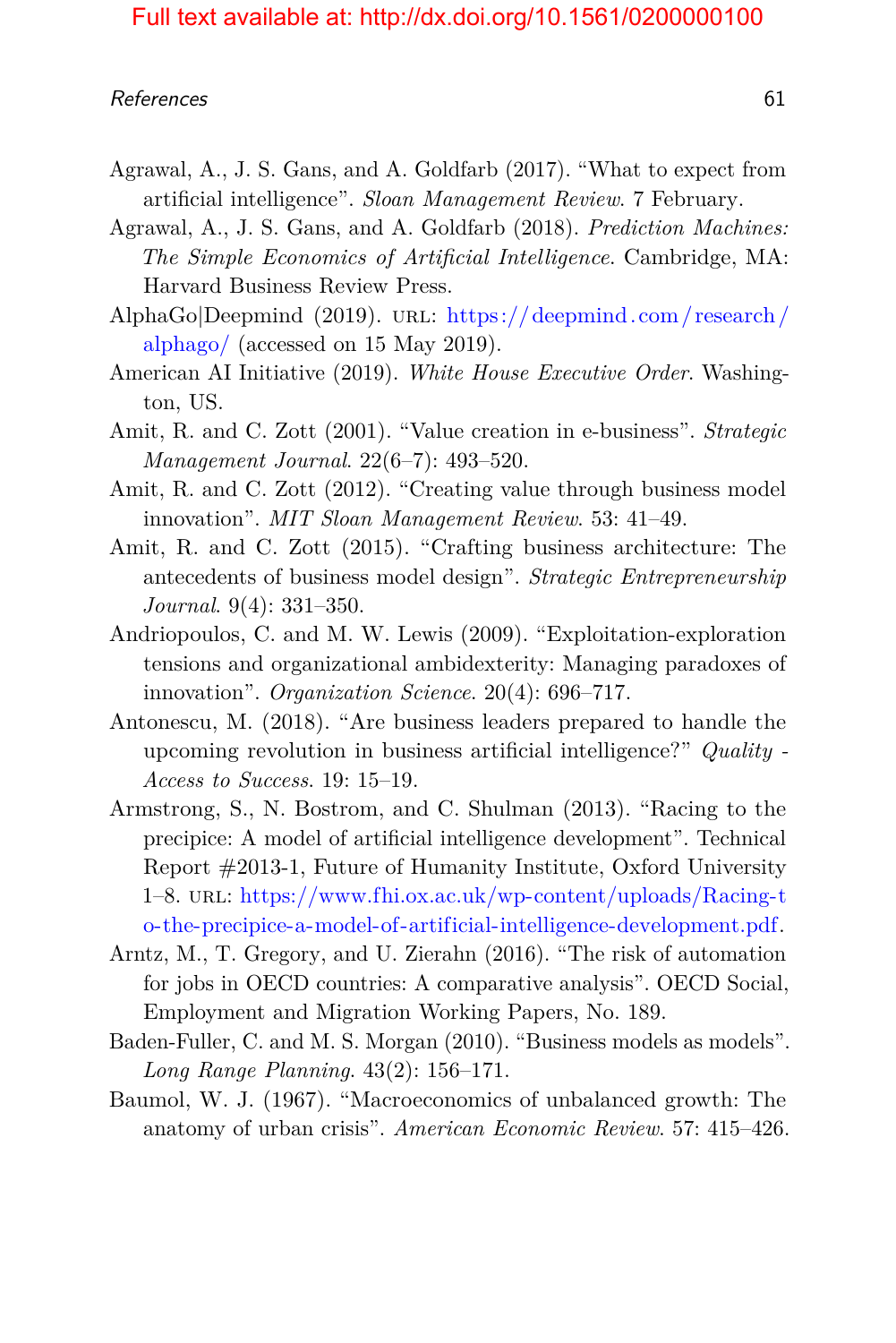- Bekkers, R., E. Iversen, and K. Blind (2012). "Emerging ways to address the re-emerging conflict between patenting and technological standardization". *Industrial and Corporate Change*. 21(4): 901–931.
- Berends, H., A. Smits, I. Reymen, and K. Podoynitsyna (2016). "Learning while (re)configuring: Business model innovation processes in established firms". *Strategic Organization*. 14(3): 181–219.
- Berger, F., K. Blind, and N. Thumm (2012). "Filing behaviour regarding essential patents in industry standards". *Research Policy*. 41(1): 216– 225.
- Berliner, D. and A. Prakash (2013). "Signaling environmental stewardship in the shadow of weak governance: The global diffusion of ISO 14001". *Law and Society Review*. 47: 345–373.
- <span id="page-16-0"></span>Bessen, J. (2018). "AI and jobs: The role of demand". National Bureau of Economic Research Working Paper No. 24235.
- Birkinshaw, J. and C. Gibson (2004). "Building ambidexterity into an organization". *MIT Sloan Management Review*. 45: 47e55.
- Blind, K. (2002). "Driving forces for standardisation at standardisation development organisations". *Applied Economics*. 34(16): 1985–1998.
- Blind, K. (2004). *The Economics of Standards: Theory, Evidence, Policy*. Cheltenham: Edward Elgar.
- Blind, K. (2006). "Explanatory factors for participation in formal standardisation processes: Empirical evidence at firm level". *Economics of Innovation and New Technology*. 15(2): 157–170.
- Blind, K. (2013). "The impact of standardization and standards on innovation". Nesta Working Paper 13/15.
- Blind, K., R. Bekkers, Y. Dietrich, E. Iversen, F. Köhler, B. Müller, T. Pohlmann, S. Smeets, and J. Verweijen (2011). *Study on the Interplay Between Standards and Intellectual Property Rights (IPRs)*. Luxembourg: European Commission.
- Blind, K. and S. Gauch (2009). "Research and standardisation in nanotechnology: Evidence from Germany". *Journal of Technology Transfer*. 34(3): 320–342.
- Blind, K., S. S. Petersen, and C. A. F. Riillo (2017). "The impact of standards and regulation on innovation in uncertain markets". *Research Policy*. 46: 249–264.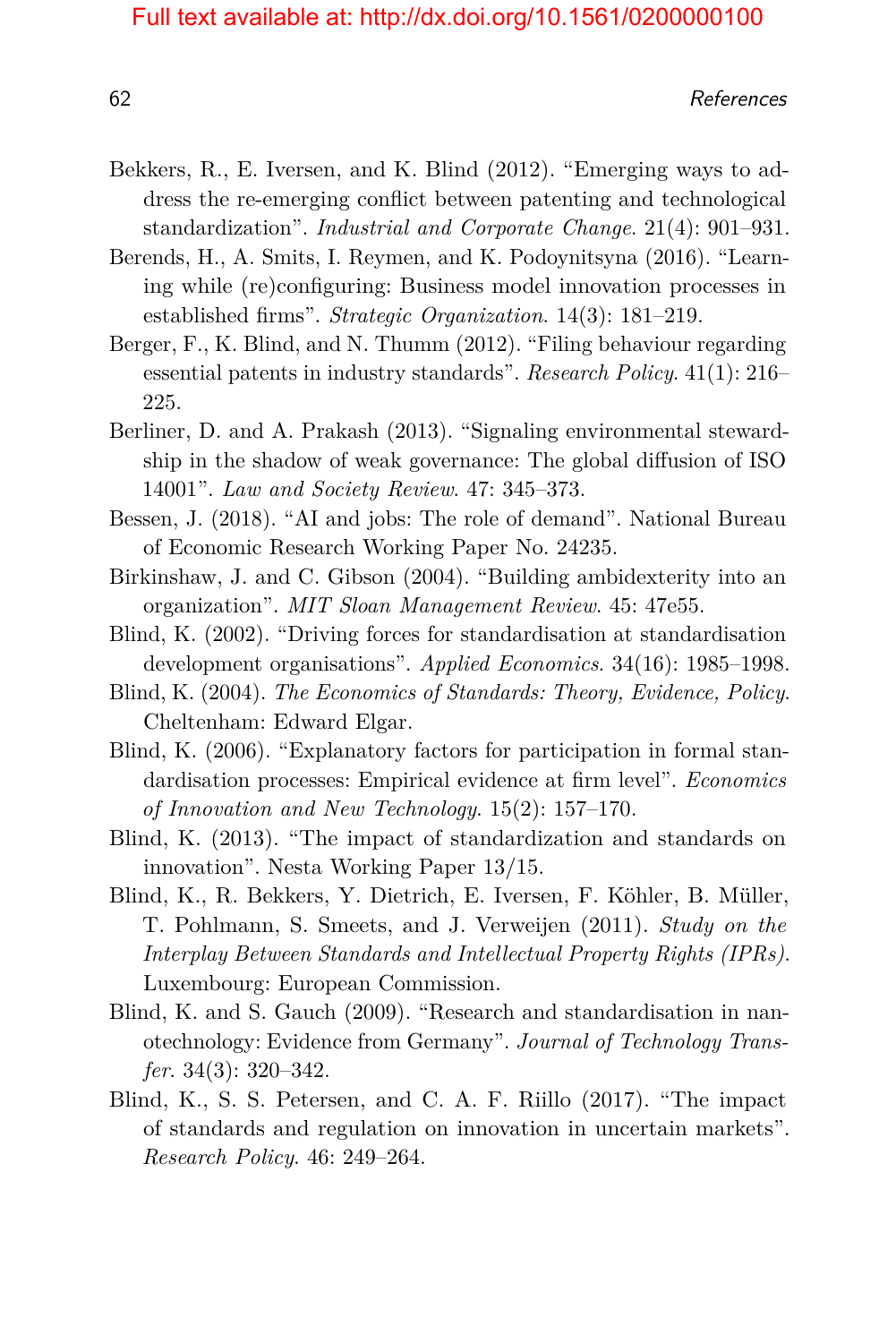- Blind, K. and N. Thumm (2004). "Interrelation between patenting and standardisation strategies: Empirical evidence and policy implications". *Research Policy*. 33(10): 1583–1598.
- Boden, M. (2016). *AI: Its Nature and Future*. Oxford: Oxford University Press.
- <span id="page-17-2"></span>Boitnott, J. (2019). 7 innovative companies using A.I. to distrust their industries. url: [https://www.inc.com/john-boitnott/7-innovative](https://www.inc.com/john-boitnott/7-innovative-companies-using-ai-to-disrupt-their-industries.html) [-companies-using-ai-to-disrupt-their-industries.html](https://www.inc.com/john-boitnott/7-innovative-companies-using-ai-to-disrupt-their-industries.html) (accessed on 1 June 2019).
- Bojovic, N., C. Genet, and V. Sabatier (2018). "Learning, signaling, and convincing: The role of experimentation in the business modelling process". *Long Range Planning*. 51(1): 141–157.
- Boston Consulting Group (2019). *Business Model Innovation: When the Game Gets Tough, Change the Game*. Boston, MA: Boston Consulting Group.
- Bresnahan, T. and M. Trajtenberg (1995). "General purpose technologies 'Engines of growth'?" *Journal of Econometrics*. 65(1): 83–108.
- Brunsson, N. and B. Jacobsson (2000). "The contemporary expansion of standardization". In: *A World of Standards*. Oxford: Oxford University Press. 1–18.
- Brynjolfsson, E. and L. M. Hitt (2000). "Beyond computation: Information technology, organizational transformation and business performance". *The Journal of Economic Perspectives*. 14(4): 23–48.
- <span id="page-17-1"></span>Brynjolfsson, E. and A. McAfee (2014). *The Second Machine Age: Work, Progress, and Prosperity in a Time of Brilliant Technologies*. First ed. New York: W.W. Norton and Company.
- Brynjolfsson, E. and A. McAfee (2017). "What's driving the machine learning explosion?" *Harvard Business Review*. 18: 3–11.
- Brynjolfsson, E., T. Mitchell, and D. Rock (2018). "What can machines learn, and what does it mean for occupations and the economy?" *AEA Papers and Proceedings*. 108: 43–47.
- <span id="page-17-0"></span>Brynjolfsson, E., D. Rock, and C. Syverson (2017). "Artificial intelligence and the modern productivity paradox: A clash of expectations and statistics". In: *The Economics of Artificial Intelligence*. Ed. by A. Agrawal, J. S. Gans, and A. Goldfarb. Chicago, IL: University of Chicago Press. 23–57.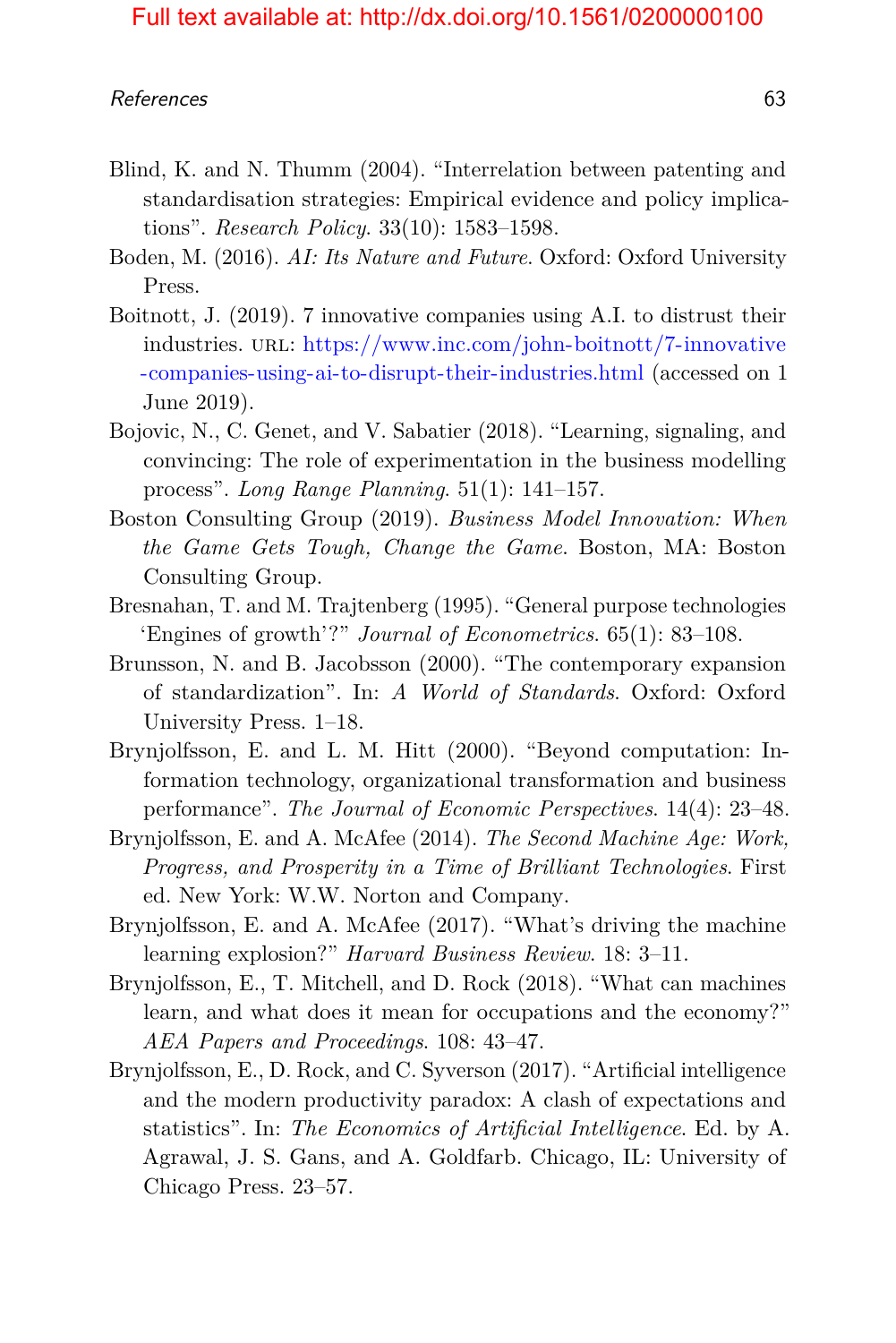- Bughin, J., E. Hazan, S. Ramaswamy, M. Chui, T. Allas, P. Dahlström, N. Henke, and M. Trench (2017a). "How artificial intelligence can deliver real value to companies". McKinsey Global Institute. URL: [http://www.mckinsey.com/business-functions/mckinsey-analytic](http://www.mckinsey.com/business-functions/mckinsey-analytics/our-insights/how-artificial-intelligence-can-deliver-real-value-to-companies) [s/our-insights/how-artificial-intelligence-can-deliver-real-value-to](http://www.mckinsey.com/business-functions/mckinsey-analytics/our-insights/how-artificial-intelligence-can-deliver-real-value-to-companies) [-companies.](http://www.mckinsey.com/business-functions/mckinsey-analytics/our-insights/how-artificial-intelligence-can-deliver-real-value-to-companies)
- Bughin, J., B. McCarthy, and M. Chui (2017b). "A survey of 3,000 executives reveals how businesses succeed with AI". *Harvard Business Review*. url: [https://hbr.org/2017/08/a-survey-of-3000-executives](https://hbr.org/2017/08/a-survey-of-3000-executives-reveals-how-businesses-succeed-with-ai) [-reveals-how-businesses-succeed-with-ai.](https://hbr.org/2017/08/a-survey-of-3000-executives-reveals-how-businesses-succeed-with-ai)
- Büthe, T. and W. Mattli (2011). *The New Global Rulers: The Privatization of Regulation in the World Economy*. Princeton, NJ: Princeton University Press.
- <span id="page-18-0"></span>Calo, R. (2017). "Artificial intelligence policy: A primer and roadmap". Available at SSRN:  $URL: http://dx.doi.org/10.2139/ssrn.3015350$ .
- Casadesus-Masanell, R. and J. E. Ricart (2010). "From strategy to business models and onto tactics". *Long Range Planning*. 43(2–3): 195–215.
- Casadesus-Masanell, R. and J. E. Ricart (2011). "How to design a winning business model". *Harvard Business Review*. 89(1/2): 100– 107.
- Casadesus-Masanell, R. and J. Tarzijan (2012). "When one business model isn't enough". *Harvard Business Review*. 90: 1e2.
- Casadesus-Masanell, R. and F. Zhu (2013). "Business model innovation and competitive imitation: The case of sponsor-based business models". *Strategic Management Journal*. 34(4): 464–482.
- <span id="page-18-1"></span>Chesbrough, H. (2007). "Business model innovation: It's not just about technology anymore". *Strategy and Leadership*. 35(6): 12–17.
- <span id="page-18-2"></span>Chesbrough, H. (2010). "Business model innovation: Opportunities and barriers". *Long Range Planning*. 43(2/3): 354–363.
- <span id="page-18-3"></span>Chesbrough, H. (2013). *Open Business Model Innovation: How to Thrive in the New Innovation Land Scape*. Boston, MA: Harvard Business School Press.
- Chesbrough, H. W. and M. M. Appleyard (2007). "Open innovation and strategy". *California Management Review*. 50(1): 57–76.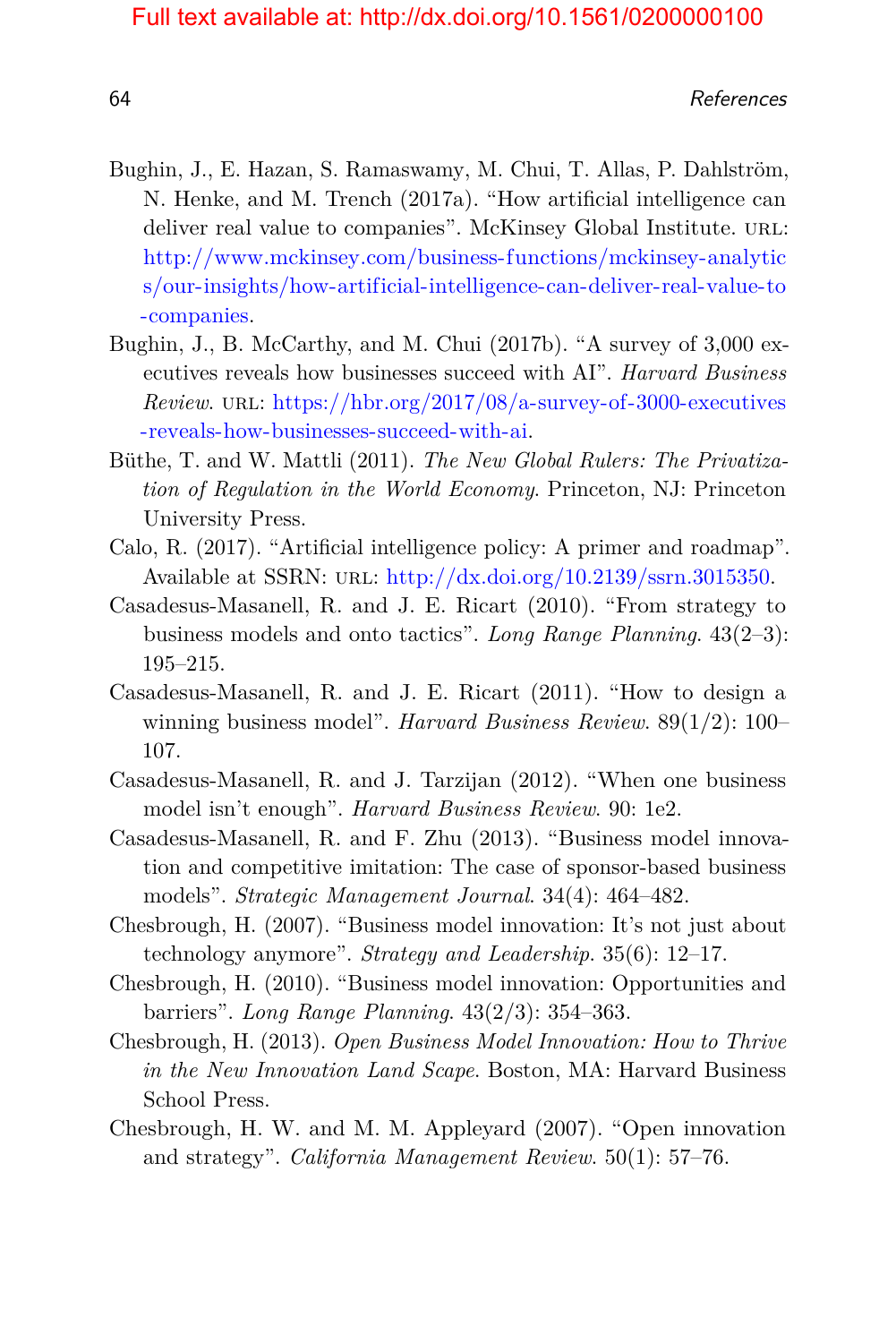- Christensen, C. M., T. Bartman, and D. van Bever (2016). "The hard truth about business model innovation". *MIT Sloan Management Review*. 58(1): 30–40.
- Chung-Cheng, C., T. N. Sainath, Y. Wu, R. Prabhavalkar, P. Nguyen, Z. Chen, A. Kannan, R. J. Weiss, K. Rao, K. Gonina, N. Jaitly, B. Li, J. Chorowski, and M. Bacchiani (2018). "State-of-the-art speech recognition with sequence-to-sequence models". In: *Proceedings of the 2018 IEEE International Conference on Acoustics, Speech and Signal Processing (ICASSP)*. Calgary, AB, Canada. 15–20 April.
- Cihon, P. (2019). "Standards for AI governance: International standards to enable global coordination in AI research and development". Technical Report. Oxford: Center for the Governance of AI, Future of Humanity Institute.
- Clarke, R. (2019). "Principles and business processes for responsible AI". *Computer Law and Security Review*. 35(2019): 410–422.
- Cockburn, I., R. Henderson, and S. Stern (2017). "The impact of artificial intelligence on innovation". In: *The Economics of Artificial Intelligence*. Ed. by A. Agrawal, J. S. Gans, and A. Goldfarb. Chicago, IL: University of Chicago Press. 115–146.
- Dahlander, L. and M. Magnusson (2008). "How do firms make use of open source communities?" *Long Range Planning*. 41(6): 629–649.
- De Vries, H. J. (1997). "Standardization—What's in a name?" *Terminology*. 4(1): 55–83(29).
- Dean, J. (2014). *Big Data, Data Mining, and Machine Learning: Value Creation for Business Leaders and Practitioners*. Hoboken, NJ: John Wiley and Sons.
- Deng, J., W. Dong, R. Socher, L. Li, K. Li, and L. Fei-Fei (2009). "ImageNet: A large-scale hierarchical image database". *2009 IEEE Conference on Computer Vision and Pattern Recognition*. Miami, FL. 248–255.
- DIN (2000). *Economic Benefits of Standardization*. Berlin: Beuth Verlag.
- DIN (2011). *The Economic Benefits of Standardization: An Update of the Study Carried Out by DIN in 2000*. Berlin: Beuth Verlag.
- Dinsdale, A., P. Willigmann, S. Corwin, and J. Glueck (2016). *The Future of Auto-Retailing. Preparing for the Evolving Mobility Ecosystem*. London: Deloitte University Press.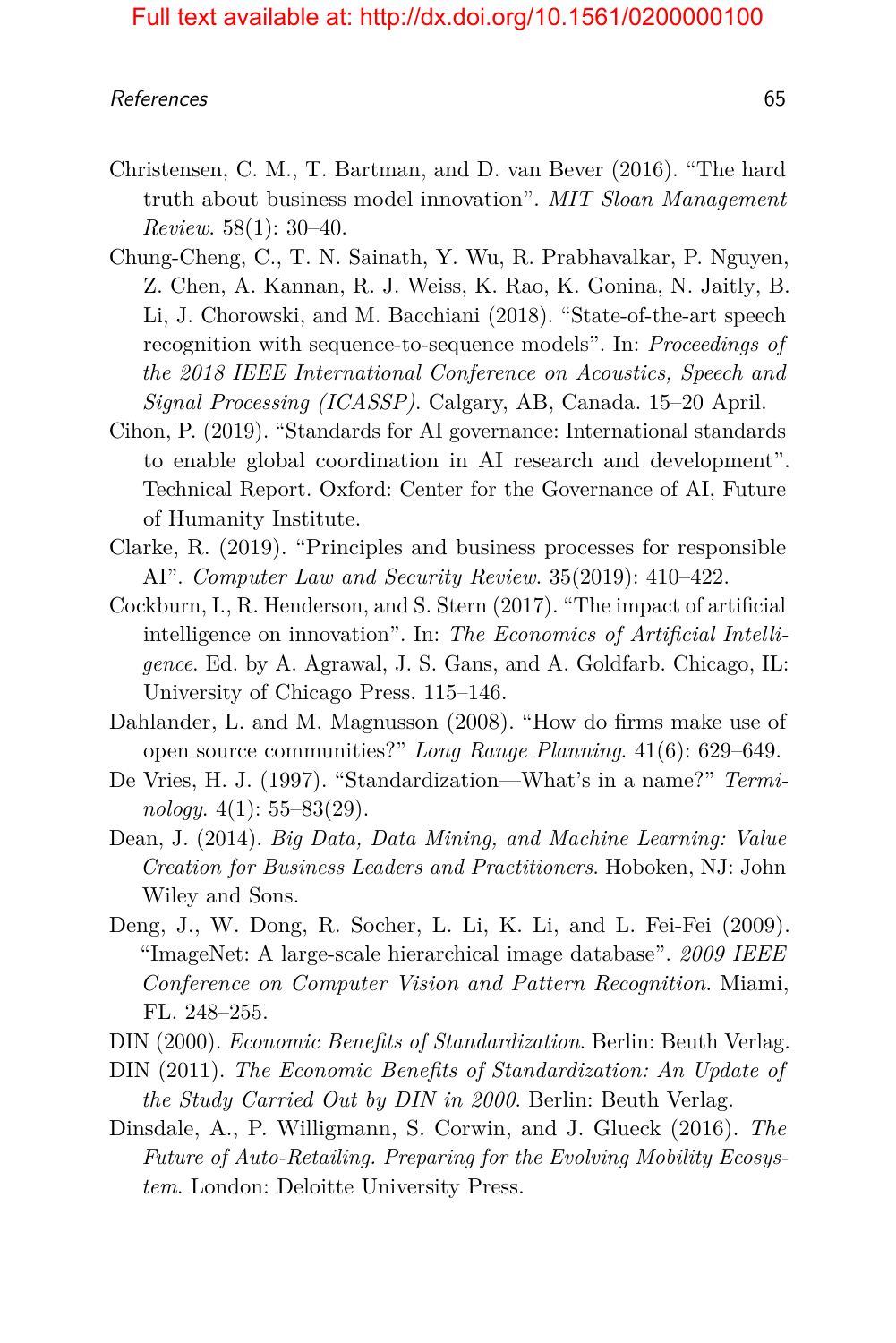- Farrell, J. and P. Klemperer (2007). "Coordination and lock-in: Competition with switching costs and network effects". In: *Handbook of Industrial Organization*. Ed. by M. Armstrong and R. Porter. Vol. 3. Amsterdam: Elsevier. 1967–2072.
- Farrell, J. and T. Simcoe (2012). "Choosing the rules for consensus standardization". *The RAND Journal of Economics*. 43(2): 235–252.
- <span id="page-20-0"></span>Foss, N. J. and T. Saebi (2017). "Fifteen years of research on business model innovation: How far have we come, and where should we go?" *Journal of Management*. 43(1): 200–227.
- Fountaine, T., B. McCarthy, and T. Saleh (2019). "Building the AIpowered organization". *Harvard Business Review*. 97(4): 62–73.
- Frey, K., C. Lüthje, and S. Haag (2011). "Whom should firms attract to open innovation platforms? The role of knowledge diversity and motivation". *Long Range Planning*. 44(5–6): 397–420.
- Furman, J. (2017). "Should we be reassured if automation in the future looks like automation in the past?" In: *The Economics of Artificial Intelligence*. Ed. by A. Agrawal, J. S. Gans, and A. Goldfarb. Chicago: University of Chicago Press. 317–328.
- Furman, J. and P. Orszag (2015). "A firm-level perspective on the role of rents in the rise in inequality". Presentation at 'A Just Society' Centennial Event in Honor of Joseph Stiglitz at Columbia University.
- Gambardella, A. and A. M. McGahan (2010). "Business-model innovation: General purpose technologies and their implications for industry structure". *Long Range Planning*. 43(2): 262–271.
- Garbuio, M. and N. Lin (2019). "Artificial intelligence as a growth engine for health care startups: Emerging business models". *California Management Review*. 61: 59–83.
- Garcez, A., T. R. Besold, L. Raedt, P. Foldiak, P. Hitzler, T. Icard, K.-U. Kuhnberger, L. C. Lamb, R. Miikkulainen, and D. L. Silver (2015). "Neural-symbolic learning and reasoning: Contributions and challenges". In: *Proceedings of the AAAI Spring Symposium on Knowledge Representation and Reasoning: Integrating Symbolic and Neural Approaches*. Palo Alto, CA, USA. 23–25 March.
- Garcez, A., S. D'Avila, L. C. Lamb, and D. M. Gabbay (2008). *Neural-Symbolic Cognitive Reasoning*. Berlin, Germany: Springer Science and Business Media.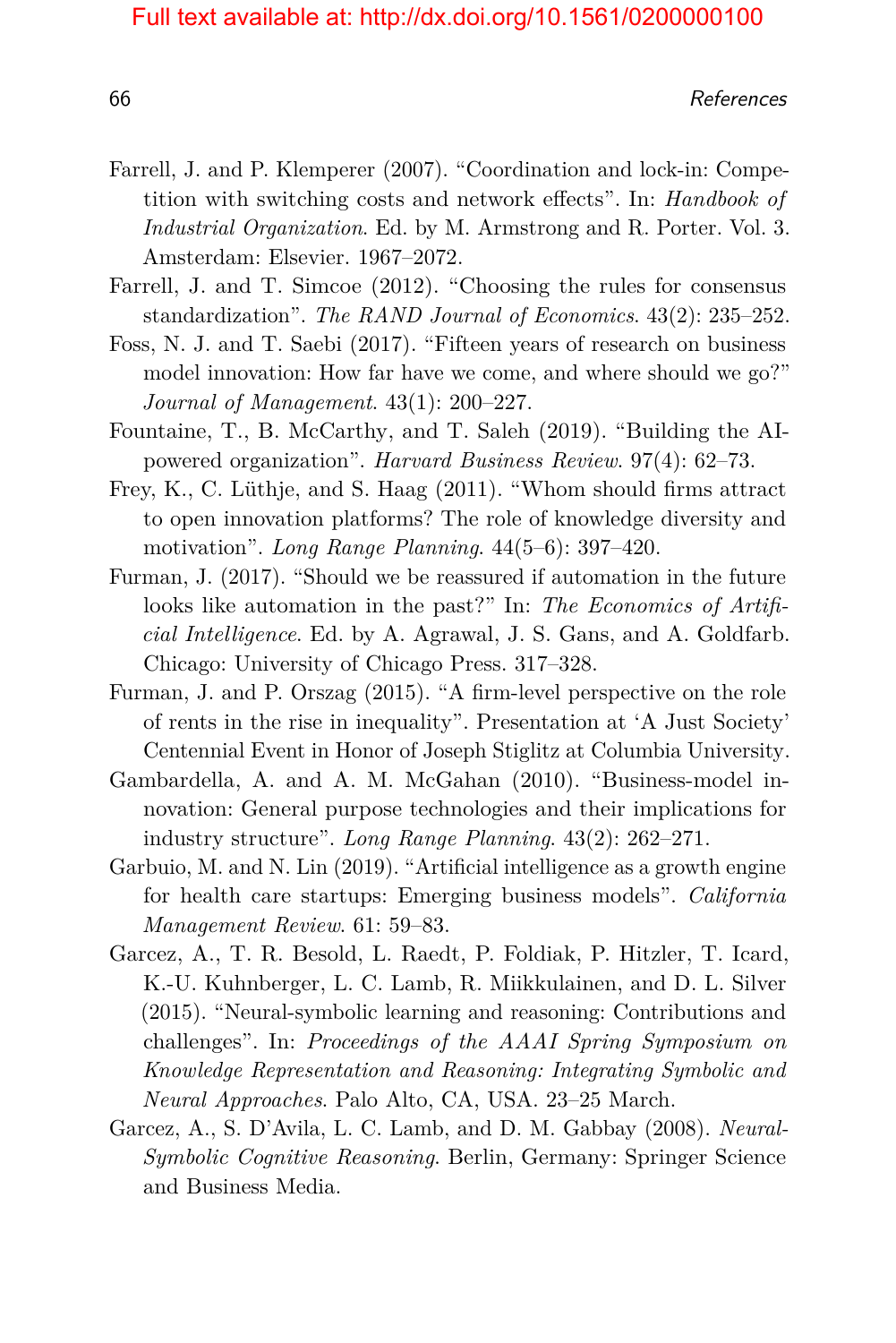- Garnelo, M., K. Arulkumaran, and M. Shanahan (2019). "Towards deep symbolic reinforcement learning". URL: [https://www.researchgate.n](https://www.researchgate.net/publication/308320824_Towards_Deep_Symbolic_Reinforcement_) [et/publication/308320824\\_Towards\\_Deep\\_Symbolic\\_Reinforce](https://www.researchgate.net/publication/308320824_Towards_Deep_Symbolic_Reinforcement_) [ment\\_.](https://www.researchgate.net/publication/308320824_Towards_Deep_Symbolic_Reinforcement_)
- Gassmann, O., K. Frankenberger, and R. Sauer (2017). "A primer on theoretically exploring the field of business model innovation". *European Business Review*. 4: 45–48.
- Gawer, A. and M. A. Cusumano (2014). "Industry platforms and ecosystem innovation". *Journal of Product Innovation Management*. 31(3): 417–433.
- Goluchowicz, K. and K. Blind (2011). "Identification of future fields of standardisation: An explorative application of the Delphi methodology". *Technological Forecasting and Social Change*. 78(9): 1526– 1541.
- Guasch, J. L., J.-L. Racine, I. Sánchez, and M. Diop (2007). *Quality Systems and Standards for a Competitive Edge*. Washington, DC: The World Bank.
- He, Z. L. and P. K. Wong (2004). "Exploration vs. exploitation: An empirical test of the ambidexterity hypothesis". *Organization Science*. 15(4): 481–494.
- <span id="page-21-0"></span>Helper, S., R. Martins, and R. Seamans (2018). "Value migration and industry 4.0: Theory, field evidence, and propositions". University Working Paper, New York.
- Ho, Y., H. Fang, and M. Hsieh (2011). "The relationship between business-model innovation and firm value: A dynamic perspective". *World Academy of Science, Engineering and Technology*. 77: 656– 664.
- Hoffmann, C., E. Lesser, and T. Ringo (2012). *Calculating Success: How the New Workplace Analytics Will Revitalize Your Organization*. Boston, MA: Harvard Business Review Press.
- Ibarra, D., J. Ganzarain, and J. I. Igartua (2018). "Business model innovation through Industry 4.0: A review". *Procedia Manufacturing*. 22: 4–10.
- <span id="page-21-1"></span>Industrial Strategy: Building a Britain Fit for Future (2017). London: BEIS.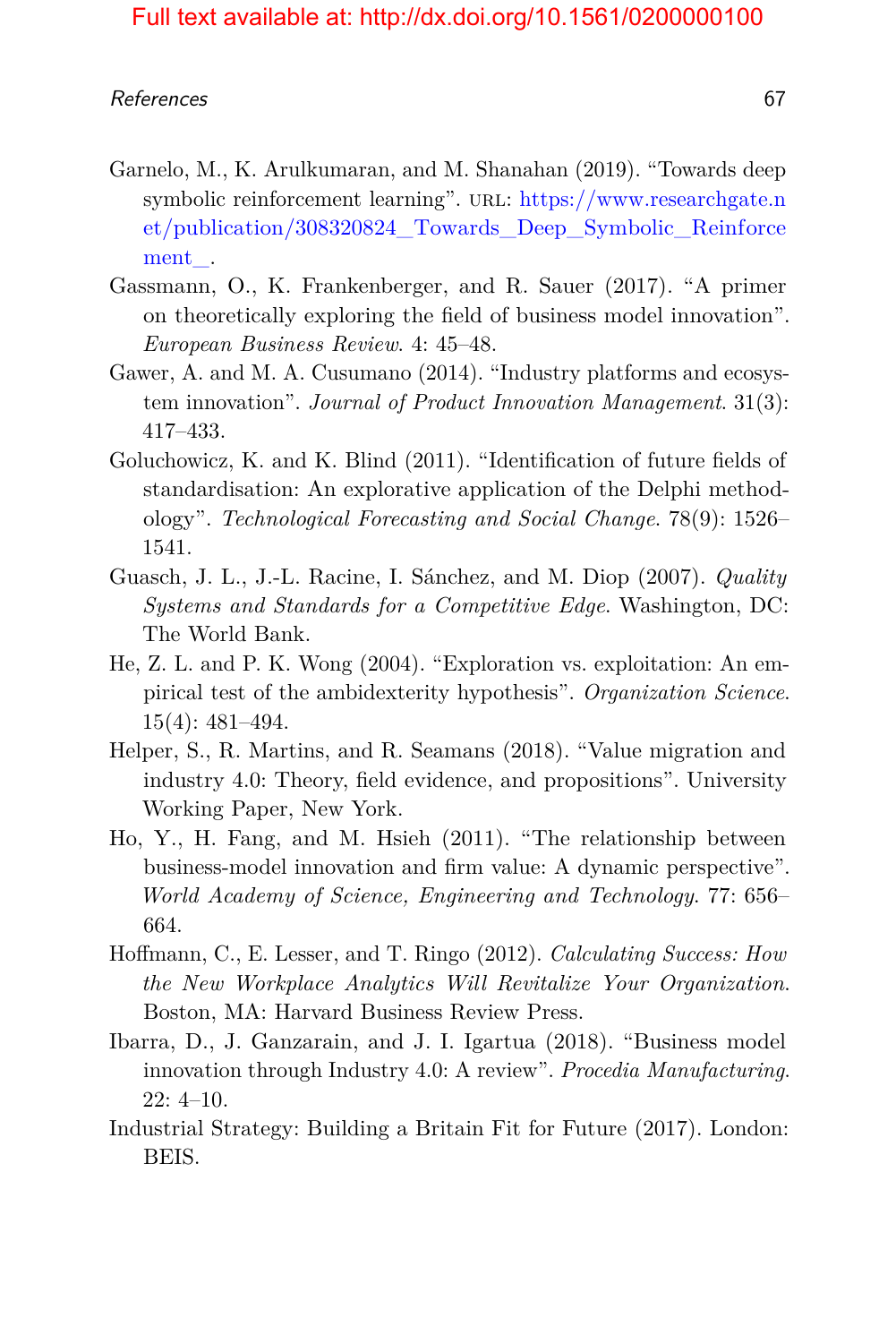- ISO (2011). "Economic benefits of standards—International case studies". Volume 1. Geneva: ISO.
- ISO (2012). "Economic benefits of standards—International case studies". Volume 2. Geneva: ISO.
- Jacobides, M. G. and J. P. MacDuffie (2013). "How to drive value your way". *Harvard Business Review*. 91: 92e100.
- Jacobsson, B. (2000). "Standardization and expert knowledge". In: *A World of Standards*. Oxford: Oxford University Press. 40–50.
- Jia, K., M. Kenney, J. Mattila, and T. Seppala (2018). "The application of artificial intelligence at Chinese digital platform giants: Baidu, Alibaba and Tencent". *ETLA Reports*. (81).
- Jovanovic, B. and P. L. Rousseau (2005). "General purpose technologies". In: *Handbook of Economic Growth*. Ed. by P. Aghion and S. N. Durlauf. Vol. 1B. Amsterdam: Elsevier B.V. 1181–1224.
- Kafouros, M. I. and N. Forsans (2012). "The role of open innovation in emerging economies: Do companies profit from the scientific knowledge of others?" *Journal of World Business*. 47(3): 362–370.
- Katz, M. L. and C. Shapiro (1992). "Product introduction with network externalities". *The Journal of Industrial Economics*. 40(1): 55–83.
- Kim, S. K. and S. Min (2015). "Business model innovation performance: When does adding a new business model benefit an incumbent?" *Strategic Entrepreneurship Journal*. 9(1): 34–57.
- Koen, P. A., H. M. Bertels, and I. R. Elsum (2011). "The three faces of business model innovation: Challenges for established firms". *Research-Technology Management*. 54(3): 52–59.
- Kortmann, S. and F. Piller (2016). "Open business models and closedloop value chains: Redefining the firm–consumer relationship". *California Management Review*. 58(3): 88–108.
- Laursen, K. and A. Salter (2006). "Open for innovation: The role of openness in explaining innovation performance among UK manufacturing firms". *Strategic Management Journal*. 27(2): 131–150.
- Lee, J., T. Suh, D. Roy, and M. Baucus (2019). "Emerging technology and business model innovation: The case of artificial intelligence". *Journal of Open Innovation: Technology, Market, and Complexity*. 5(3): 44.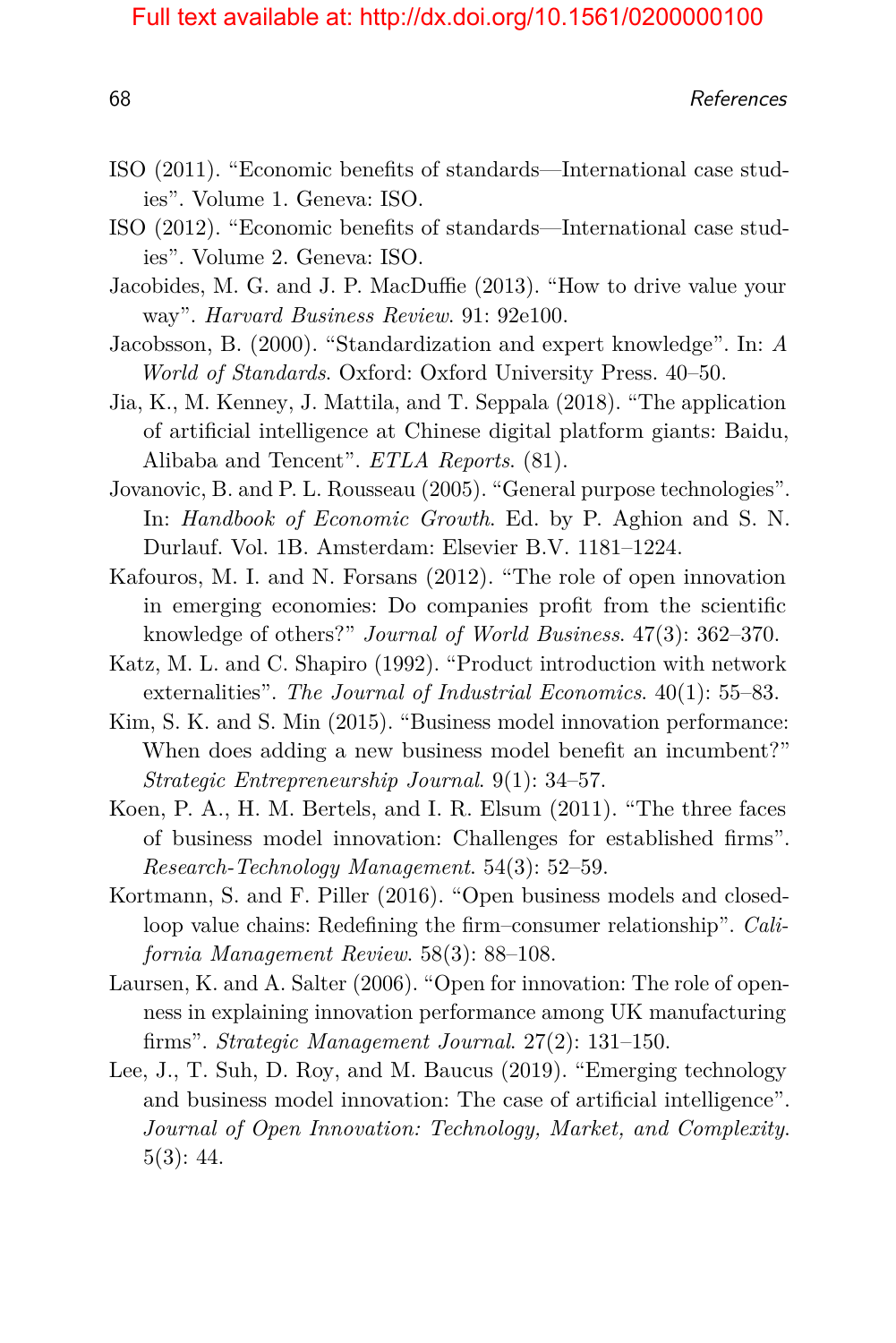- <span id="page-23-0"></span>Lindgardt, Z., M. Reeves, G. Stalk, and M. Deimler (2012). "Business Model Innovation: When the Game Gets Tough Change the Game". In: *Own the Future: 50 Ways to Win from the Boston Consulting Group*. Ed. by M. Deimler, R. Lesser, R. D., and J. Sinha. Hoboken, NJ: Wiley. 291–298.
- Liu, Y., A. Gupta, P. Abbeel, and S. Levine (2017). "Imitation from observation: Learning to imitate behaviors from raw video via context translation". arXiv preprint arXiv: 1707.03374.
- Magretta, J. (2002). "Why business models matter". *Harvard Business Review*. 80(5): 86–92.
- Manyika, J., M. Chui, M. Miremadi, J. Bughin, K. George, P. Willmott, and M. Dewhurst (2017). "Harnessing automation for a future that works". McKinsey Global Institute. url: [https://www.mckinsey.co](https://www.mckinsey.com/featured-insights/digital-disruption/harnessing-automation-for-a-future-that-works) [m/featured-insights/digital-disruption/harnessing-automation-for](https://www.mckinsey.com/featured-insights/digital-disruption/harnessing-automation-for-a-future-that-works) [-a-future-that-works.](https://www.mckinsey.com/featured-insights/digital-disruption/harnessing-automation-for-a-future-that-works)
- March, J. G. (1991). "Exploration and exploitation in organizational learning". *Organization Science*. 2(1): 71–87.
- Marcus, G. (2018). "Deep learning: A critical appraisal". arXiv: 1801. 00631.
- Markides, C. (2006). "Disruptive innovation: In need of better theory". *Journal of Product Innovation Management*. 23(1): 19–25.
- Markides, C. C. (2013). "Business model innovation: What can the ambidexterity literature teach us?" *Academy of Management Perspectives*. 27: 313e323.
- Markides, C. C. and C. D. Charitou (2004). "Competing with dual business models: A contingency approach". *The Academy of Management Executive*. 18: 22e36.
- Markides, C. C. and D. Oyon (2010). "What to do against disruptive business models (when and how to play two games at once)". *MIT Sloan Management Review*. 51: 25e32.
- Marr, B. (2019). "The 10 best examples of how companies use artificial intelligence in practice". Forbes. url: [https://www.forbes.com/](https://www.forbes.com/sites/bernardmarr/2019/12/09/the-10-best-examples-of-how-companies-use-artificial-intelligence-in-practice/) [sites/bernardmarr/2019/12/09/the-10-best-examples-of-how-com](https://www.forbes.com/sites/bernardmarr/2019/12/09/the-10-best-examples-of-how-companies-use-artificial-intelligence-in-practice/) [panies-use-artificial-intelligence-in-practice/.](https://www.forbes.com/sites/bernardmarr/2019/12/09/the-10-best-examples-of-how-companies-use-artificial-intelligence-in-practice/)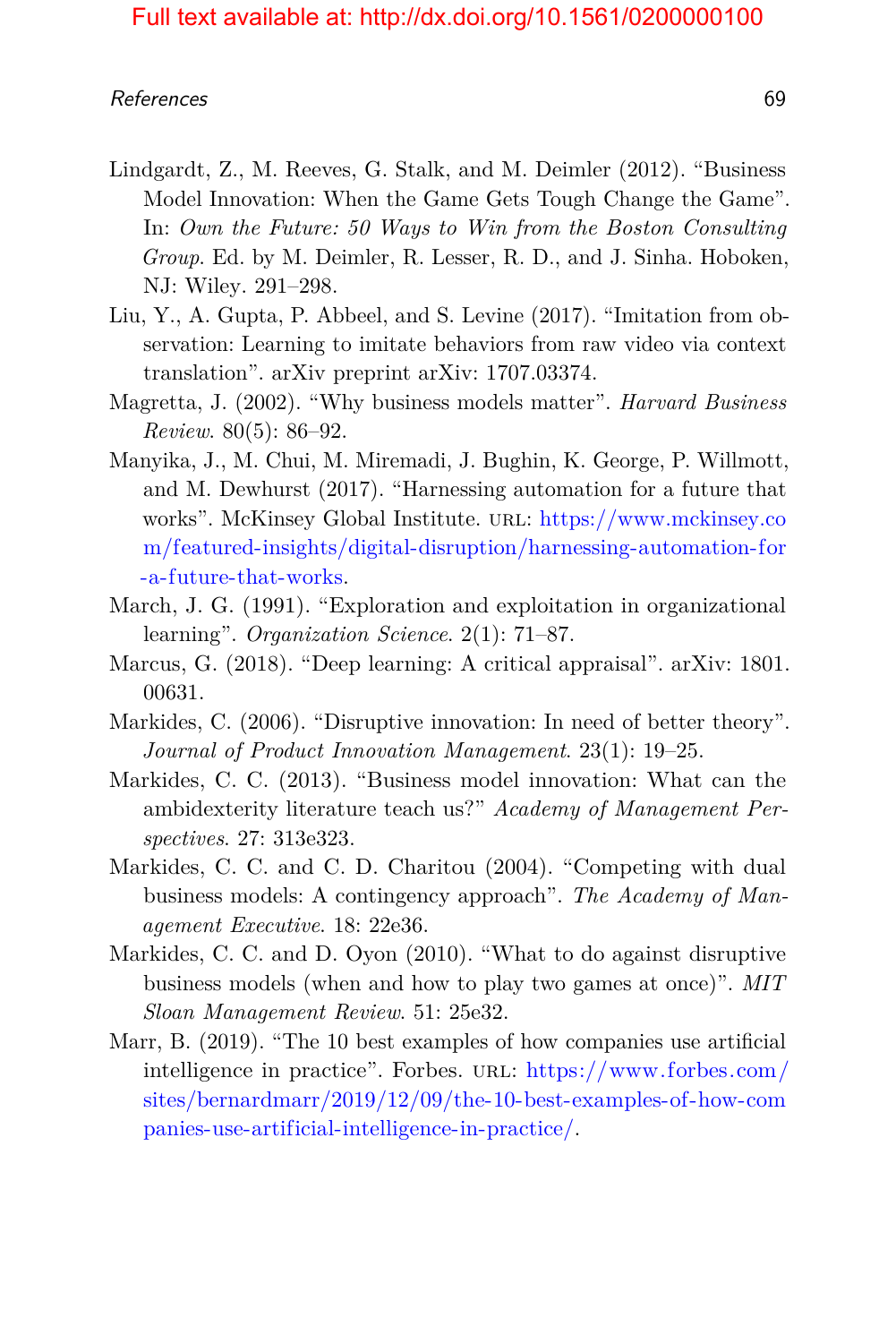- Massa, L. and C. Tucci (2014). "Business model innovation". In: *The Oxford Handbook of Innovation Management*. Ed. by D. Dodgson, M. Gann, and N. Phillips. New York: Oxford University Press. 420–441.
- Massa, L., C. Tucci, and A. Afuah (2017). "A critical assessment of business model research". *Academy of Management Annals*. 11: 73– 104.
- McCarthy, J. (2006). "A proposal for the Dartmouth summer research project on artificial intelligence". *AI Magazine*. 27: 12.
- McCorduck, P. (2009). *Machines Who Think: A Personal Inquiry into the History and Prospects of Artificial Intelligence*. Boca Raton, FL: AK Peters/CRC Press.
- McGrath, R. (2010). "Business models: A discovery driven approach". *Long Range Planning*. 43: 247–261.
- McGuire, J. (2019). "Top 100 artificial intelligence companies 2020". url: [https://www.datamation.com/artificial-intelligence/top-artifi](https://www.datamation.com/artificial-intelligence/top-artificial-intelligence-companies.html) [cial-intelligence-companies.html.](https://www.datamation.com/artificial-intelligence/top-artificial-intelligence-companies.html)
- Mitchell, T. and E. Brynjolfsson (2017). "Track how technology is transforming work". *Nature*. 544(7650): 290–292.
- Narayanan, V. K. and T. Chen (2012). "Research on technology standards: Accomplishment and challenges". *Research Policy*. 41(8): 1375–1406.
- O'Reilly III, C. A. and M. L. Tushman (2008). "Ambidexterity as a dynamic capability: Resolving the innovator's dilemma". *Research in Organizational Behavior*. 28: 185–206.
- <span id="page-24-0"></span>Organization for Economic Cooperation and Development (2015). "The future of productivity". URL: [https://www.oecd.org/eco/growth/](https://www.oecd.org/eco/growth/OECD-2015-The-future-of-productivity-book.pdf) [OECD-2015-The-future-of-productivity-book.pdf.](https://www.oecd.org/eco/growth/OECD-2015-The-future-of-productivity-book.pdf)
- Osiyevskyy, O. and J. Dewald (2015). "Explorative versus exploitative business model change: The cognitive antecedents of firm-level responses to disruptive innovation". *Strategic Entrepreneurship Journal*. 9(1): 58–78.
- Osterwalder, A. and Y. Pigneur (2010). *Business Model Generation: A Hand Book for Visionaries, Game Changers, and Challengers*. New York: John Wiley and Sons.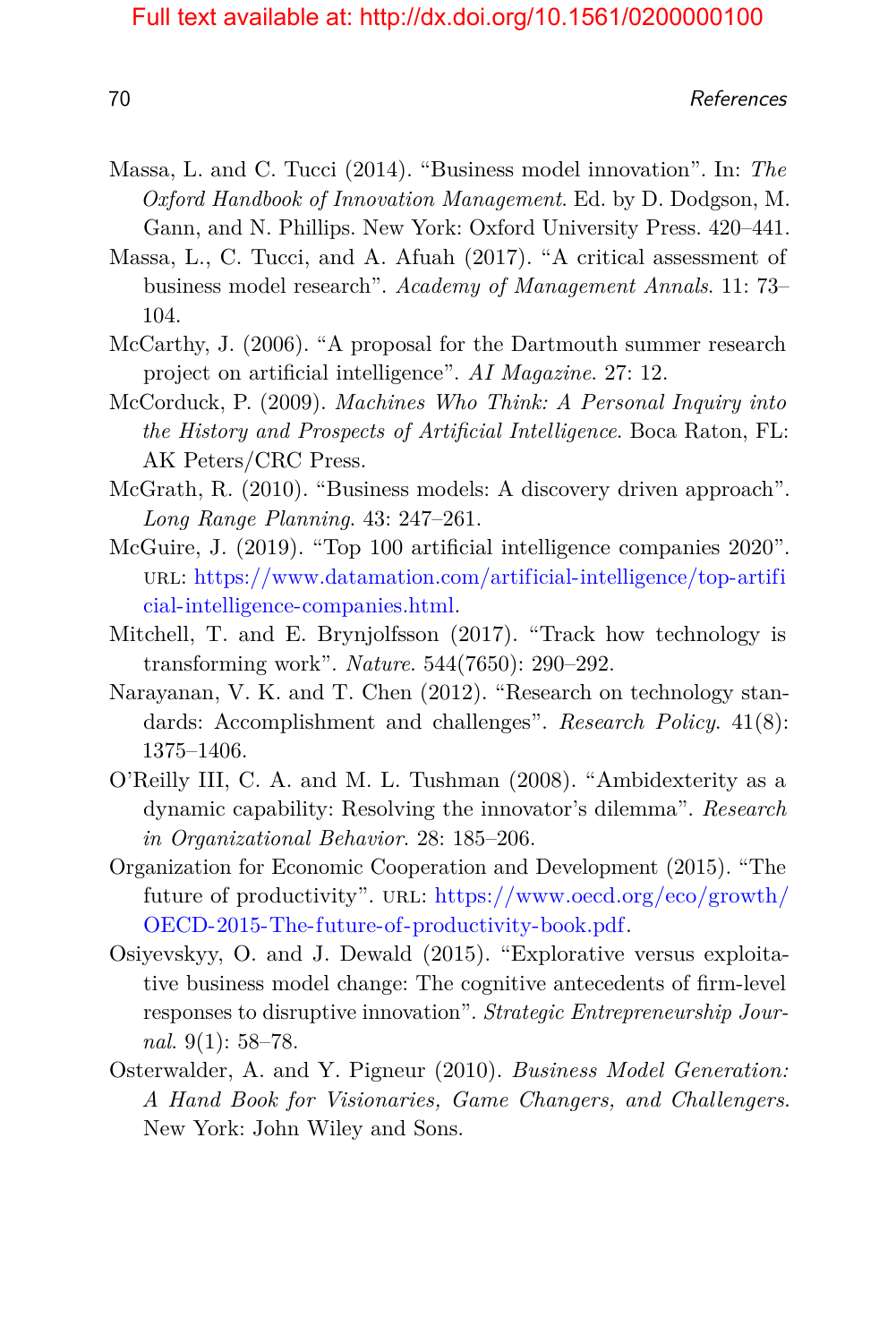- Osterwalder, A., Y. Pigneur, and C. L. Tucci (2005). "Clarifying business models: Origins, present, and future of the concept". *Communications of the Association for Information Systems*. 16(1): 1–25.
- Palmer, K., W. E. Oates, and P. R. Portney (1995). "Tightening environmental standards: The benefit-cost or the no-cost paradigm". *Journal of Economic Perspectives*. 9(4): 119–132.
- Pitelis, C. N. (2009). "The co-evolution of organizational value capture, value creation and sustainable advantage". *Organization Studies*. 30(10): 1115–1139.
- Pitelis, C. N. and D. J. Teece (2009). "The (new) nature and essence of the firm". *European Management Review*. 6(1): 5–15.
- Raisch, S., J. Birkinshaw, G. Probst, and M. L. Tushman (2009). "Organizational ambidexterity: Balancing exploitation and exploration for sustained performance". *Organization Science*. 20(4): 685–695.
- <span id="page-25-0"></span>Raj, M. and R. Seamans (2017). "AI, labor, productivity and the need for firm-level data". In: *The Economics of Artificial Intelligence*. Ed. by A. Agrawal, J. S. Gans, and A. Goldfarb. Chicago, IL: University of Chicago Press. 553–565.
- Rayna, T. (2008). "Understanding the challenges of the digital economy: The nature of digital goods". *Communications and Strategies*. 71: 13–26.
- Rayna, T. and L. Striukova (2009). "The curse of the first-mover: When incremental innovation leads to radical change". *International Journal of Intelligent Collaborative Enterprise*. 1(1): 4–21.
- Reim, W., J. Åström, and O. Eriksson (2020). "Implementation of artificial intelligence (AI): A roadmap for business model innovation". *AI*. 1(2): 180–191.
- Richards, N. M. and J. H. King (2013). "Three paradoxes of big data". *Stanford Law Review Online*. 66: 41.
- Rochet, J.-C. and J. Tirole (2003). "Platform competition in two-sided markets". *Journal of the European Economic Association*. 1(4): 990– 1029.
- Rysman, M. and T. S. Simcoe (2008). "Patents and the performance of voluntary standard-setting organizations". *Management Science*. 54(11): 1920–1934.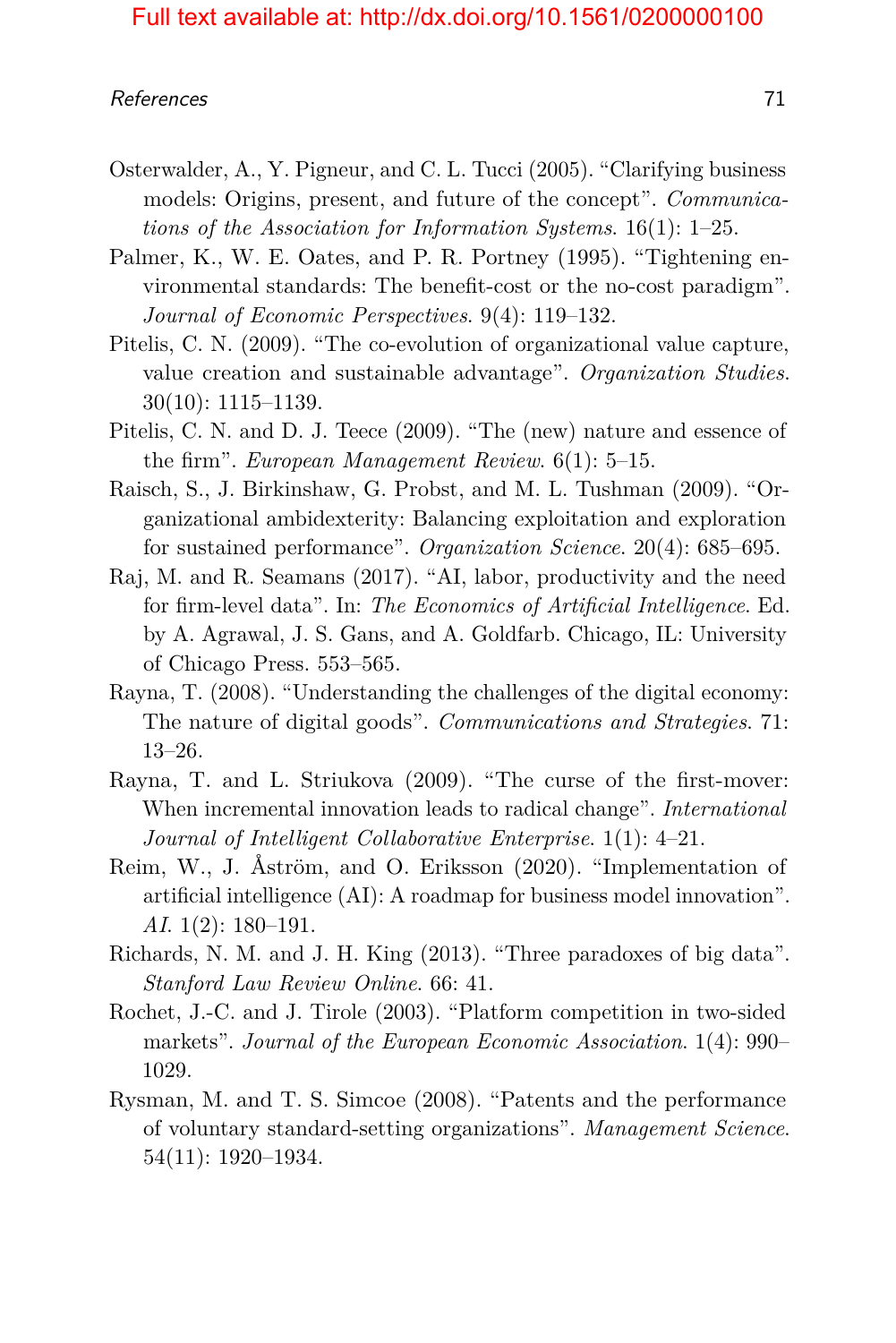- Saon, G., G. Kurata, T. Sercu, K. Audhkhasi, S. Thomas, D. Dimitriadis, X. Cui, B. Ramabhadran, M. Picheny, L.-L. Lim, B. Roomi, and P. Hal (2017). "English conversational telephone speech recognition by humans and machines". arXiv preprint arXiv: 1703.02136.
- Schalkoff, R. J. (1997). *Artificial Neural Networks*. Vol. 1. New York, NY: McGraw-Hill.
- <span id="page-26-0"></span>Semmler, S. and Z. Rose (2017). "Artificial intelligence: Application today and implications tomorrow". *Duke Law and Technology Review*. 16: 85.
- Serafini, L. and A. A. Garcez (2019). "Logic tensor networks: Deep learning and logical reasoning from data and knowledge". URL: [http://ceur-ws.org/Vol-1768/NESY16\\_paper3.pdf](http://ceur-ws.org/Vol-1768/NESY16_paper3.pdf) (accessed on 19 March 2019).
- Simcoe, T. S., S. J. H. Graham, and M. P. Feldman (2009). "Competing on standards? Entrepreneurship, intellectual property and platform technologies, in entrepreneurship: Strategy and structure". *Journal of Economics and Management Strategy*. 18(3): 775–816.
- Sinfield, J. V., E. Calder, B. McConnell, and S. Colson (2012). "How to identify new business models". *MIT Sloan Management Review*. 53(2): 85–90.
- Soni, N., E. K. Sharma, N. Singh, and A. Kapoor (2019). "Impact of artificial intelligence on businesses: From research, innovation, market deployment to future shifts in business models". arXiv preprint arXiv: 1905.02092.
- Sorescu, A. (2017). "Data-driven business model innovation". *Journal of Product Innovation Management*. 34(5): 691–696.
- Sosna, M., R. N. Trevinyo-Rodríguez, and S. R. Velamuri (2010). "Business model innovation through trial-and-error learning: The Naturhouse case". *Long Range Planning*. 43: 383–407.
- Swann, G. M. P. (2000). *The Economics of Standardization: Final Report for Standards and Technical Regulations Directorate Department of Trade and Industry*. Manchester, UK: Manchester Business School.
- Swann, G. M. P. (2010). *The Economics of Standardization: An Update*. Manchester, UK: Innovative Economics Limited.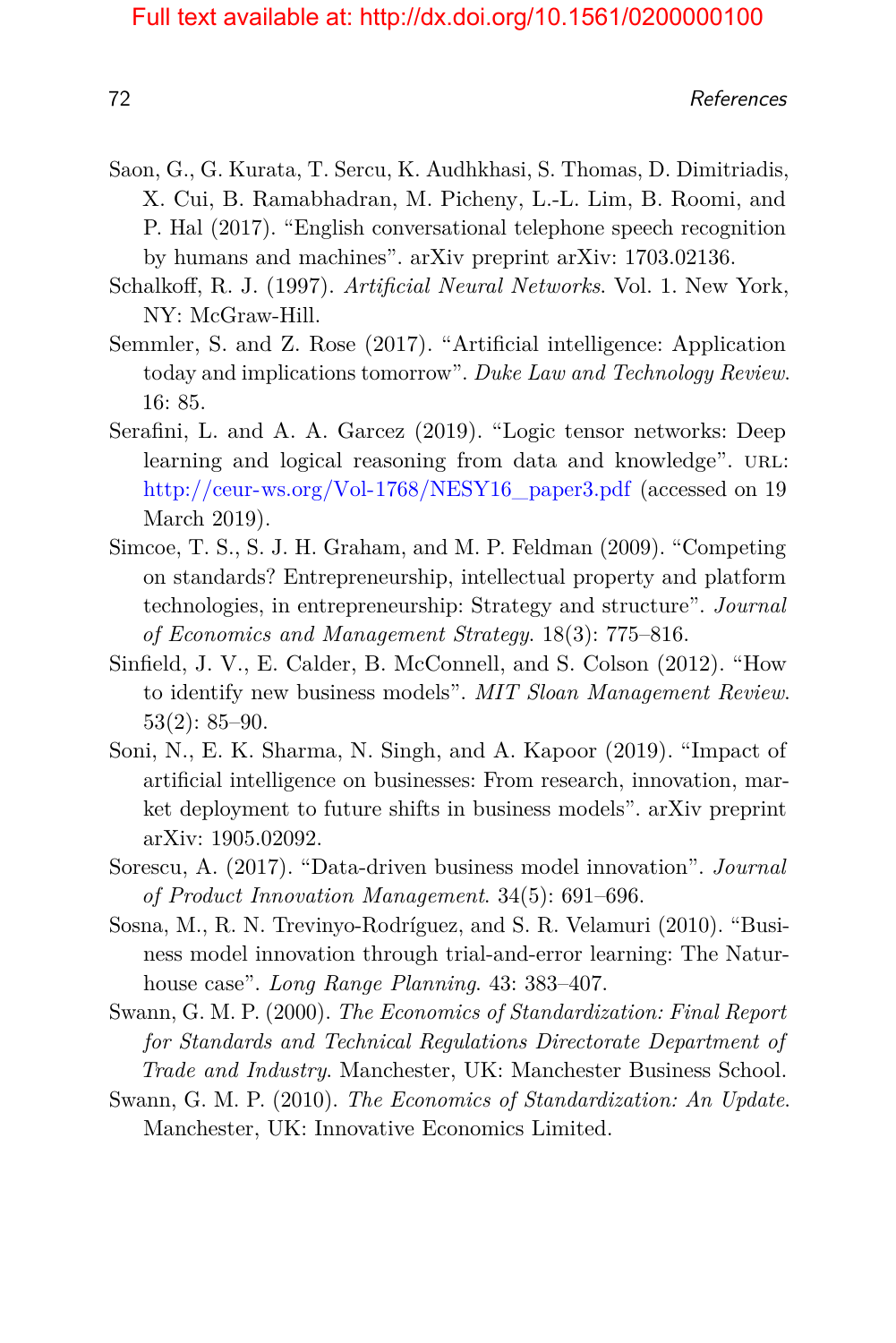- Taigman, Y., M. Yang, M. A. Ranzato, and L. Wolf (2014). "Deepface: Closing the gap to human-level performance in face verification". In: *Proceedings of the IEEE Conference on Computer Vision and Pattern Recognition*. Columbus, OH. 23–28 June.
- Tassey, G. (2000). "Standardization of technology-based markets". *Research Policy*. 29(4–5): 587–602.
- Teece, D. J. (2007). "Explicating dynamic capabilities: The nature and micro foundations of (sustainable) enterprise performance". *Strategic Management Journal*. 28: 1319–1350.
- <span id="page-27-2"></span>Teece, D. J. (2010). "Business models, business strategy and innovation". *Long Range Planning*. 43: 172–194.
- Teece, D. J. (2018). "Profiting from innovation in the digital economy: Enabling technologies, standards, and licensing models in the wireless world". *Research Policy*. 47(8): 1367–1387.
- Teece, D. J., G. Pisano, and A. Shuen (1997). "Dynamic capabilities and strategic management". *Strategic Management Journal*. 18(7): 509–533.
- <span id="page-27-3"></span>Tongur, S. and M. Engwall (2014). "The business model dilemma of technology shifts". *Technovation*. 34(9): 525–535.
- Urwin, R. (2017). *Artificial Intelligence: The Quest for the Ultimate Thinking Machine*. London, UK: Sirius Entertainment.
- Van Alstyne, M. W., G. G. Parker, and S. P. Choudary (2016). "Pipelines, platforms, and the new rules of strategy". *Harvard Business Review*. 94: 54–62.
- <span id="page-27-0"></span>van der Meulen, R. (2018). "5 ways data science and machine learning impact business". Gartner. url: [https://www.gartner.com/smarter](https://www.gartner.com/smarterwithgartner/5-ways-data-science-and-machi) [withgartner/5-ways-data-science-and-machi.](https://www.gartner.com/smarterwithgartner/5-ways-data-science-and-machi)
- <span id="page-27-1"></span>Varian, H. (2019). "Artificial intelligence, economics, and industrial organization". In: *The Economics of Artificial Intelligence*. Ed. by A. Agrawal, J. S. Gans, and A. Goldfarb. Chicago: University of Chicago Press. 399–419.
- Wirtz, B. W., A. Pistoia, S. Ullrich, and V. Göttel (2016). "Business models: Origin, development and future research perspectives". *Long Range Planning*. 49(1): 36–54.